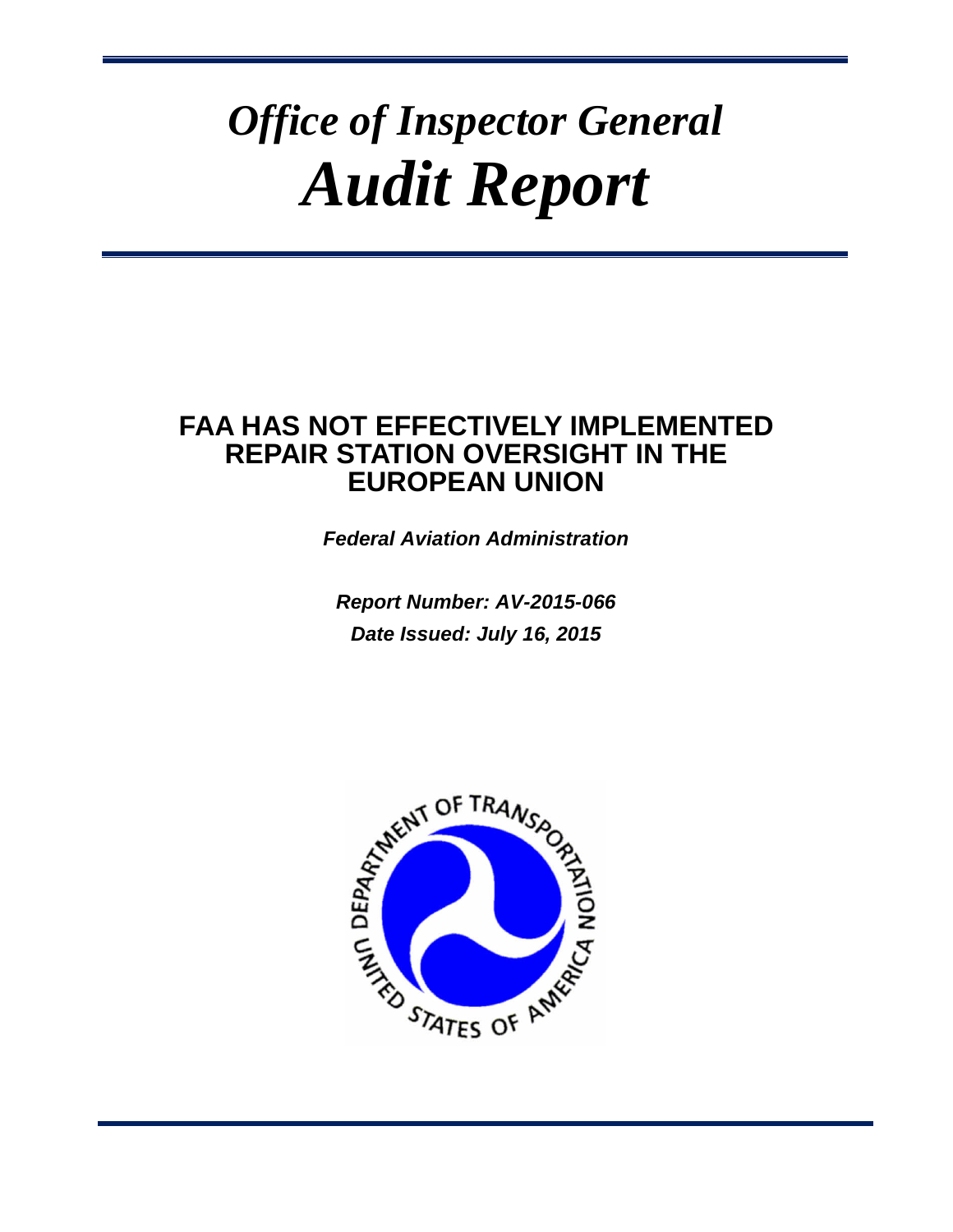

# **Memorandum**

**U.S. Department of Transportation** Office of the Secretary of Transportation Office of Inspector General

| Subject: | <b>ACTION:</b> FAA Has Not Effectively Implemented                                       | Date:                 | July 16, 2015 |  |
|----------|------------------------------------------------------------------------------------------|-----------------------|---------------|--|
|          | Repair Station Oversight in the European Union                                           |                       |               |  |
|          | <b>Federal Aviation Administration</b>                                                   |                       |               |  |
|          | Report Number AV-2015-066                                                                |                       |               |  |
| From:    | 48.10<br>Matthew E. Hampton<br><b>Assistant Inspector General</b><br>for Aviation Audits | Reply to<br>Attn. of: | $JA-10$       |  |

To: Federal Aviation Administrator

With the expansion of international air service, air carriers in the United States increasingly rely on foreign repair stations to fulfill their maintenance needs. This is particularly true in Europe, where more than 400 repair stations certificated by the Federal Aviation Administration (FAA) perform work on U.S.-registered aircraft and components. Since 2003, we have recommended that FAA strengthen its oversight of air carriers' contracted maintenance providers by developing a comprehensive, standardized approach to repair station oversight and targeting inspector resources based on risk assessments. The United States and the European Union (EU) signed an aviation safety agreement on May 1, 2011, which further leverages FAA's inspector resources by allowing foreign authority safety inspectors to oversee repair stations in the EU on FAA's behalf. With this agreement, the United States expanded its aviation safety partnership from 3 countries in 1999 to 18 countries today. While this agreement minimizes duplicative oversight and relieves FAA inspectors from performing mandatory, annual inspections overseas, FAA still retains its responsibility to ensure its foreign repair stations comply with U.S. regulations.

We conducted this audit at the request of Representative Peter DeFazio, Ranking Member of the House Committee on Transportation and Infrastructure and Representative John Garamendi. The Congressmen emphasized the importance of effective and proactive FAA oversight and expressed concerns over how risks, corrective action plans, and follow-up assessments are shared and coordinated among various aviation authorities under the new agreement.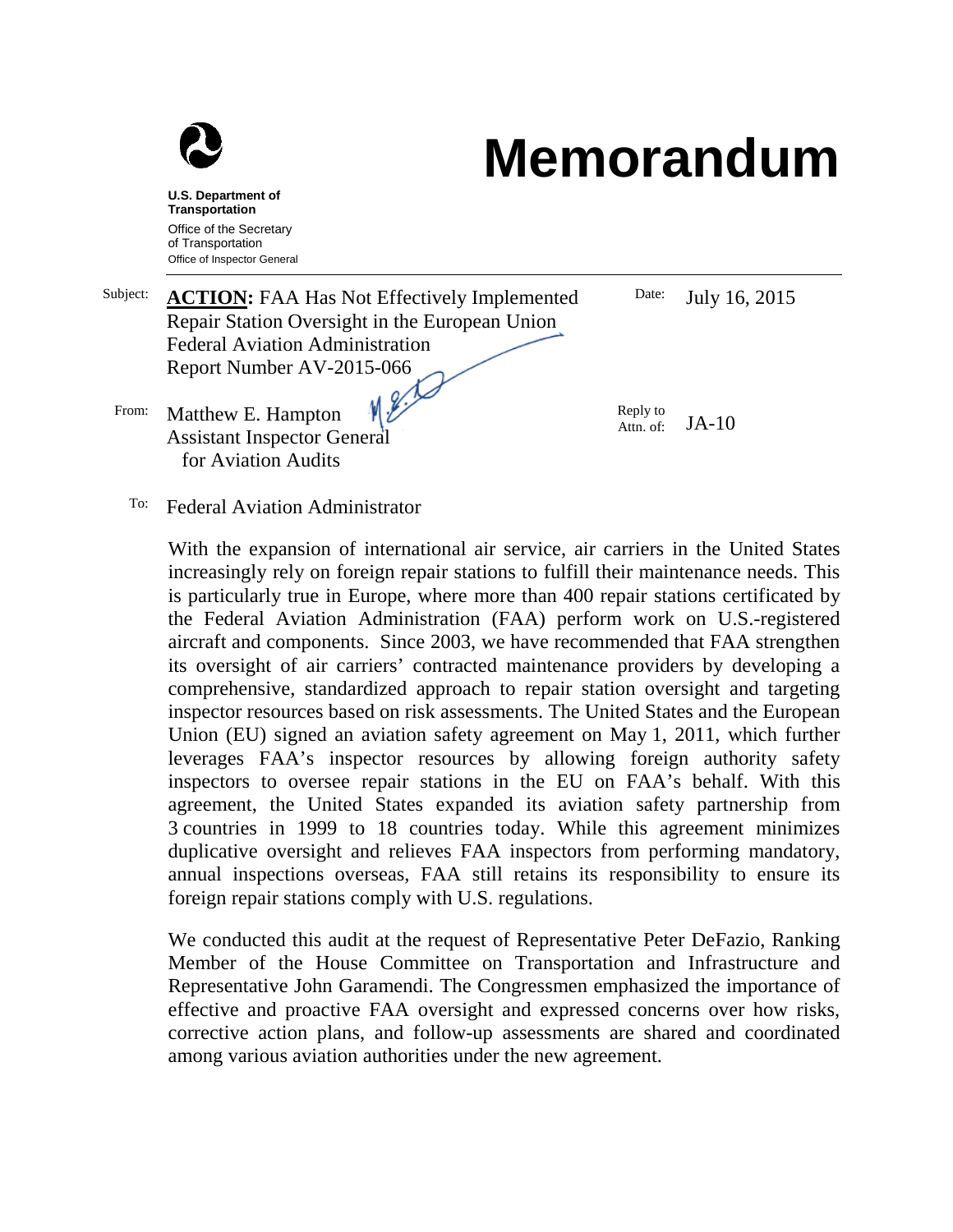Accordingly, our audit objectives were to (1) evaluate the effectiveness of FAA's process to transfer oversight of EU repair stations to national aviation authorities and (2) assess the Agency's process for monitoring FAA-certificated repair stations operating under the U.S./EU Aviation Safety Agreement to ensure they meet Agency standards.

We conducted this review in accordance with generally accepted Government auditing standards. To conduct our work, we visited FAA's Headquarters; the Eastern Region Flight Standards Division Office in Jamaica, New York; the International Field Office (IFO) in Frankfurt, Germany; and the Flight Standards District Office (FSDO) in San Antonio, Texas; the European Aviation Safety Agency (EASA) Headquarters in Cologne, Germany; nine European Aviation Authorities; and two repair stations in Belgium and Malta. Exhibit A further details our scope and methodology, and exhibit B lists all entities contacted or visited.

#### **RESULTS IN BRIEF**

FAA met the agreement's May 1, 2013, deadline to transfer oversight of 219 EU repair stations<sup>[1](#page-2-0)</sup> to foreign aviation authorities but did so without ensuring they were fully prepared to accept their new roles. For example, FAA did not follow its process to effectively assess foreign authorities' capabilities to assume oversight. Foreign authorities completed self-assessments to demonstrate their ability to perform surveillance on FAA's behalf; however, seven of the eight assessments we reviewed contained incomplete or unclear information, and FAA did not ensure questions related to inspector training, workforce, and resources were resolved prior to transferring oversight responsibilities. Yet, FAA concluded that all authorities met requirements to perform oversight. Further, FAA did not ensure that foreign authority inspectors completed their initial training on the agreement before transferring its oversight authority primarily because the agreement is unclear on notification procedures. These shortcomings could have a negative impact for FAA as the United States seeks to expand this agreement to other countries.

Training, procedural, and data weaknesses hinder FAA's ability to monitor EUbased repair stations. First, FAA did not train its inspectors on how to conduct inspections of aviation authorities or provide written guidance on how to complete the new inspection forms. This has led to inspection reports that are inaccurate or are insufficient to validate repair station and foreign authorities' compliance with

<span id="page-2-0"></span> $<sup>1</sup>$  This is the total number of repair stations in the 15 EU countries that were transferred to the new bilateral aviation</sup> safety agreement. Repair stations in the remaining three countries—France, Germany, and Ireland—were already under individual aviation safety agreements with the United States prior to the start of the new agreement, but they transitioned to the new agreement under separate procedures and timeframes.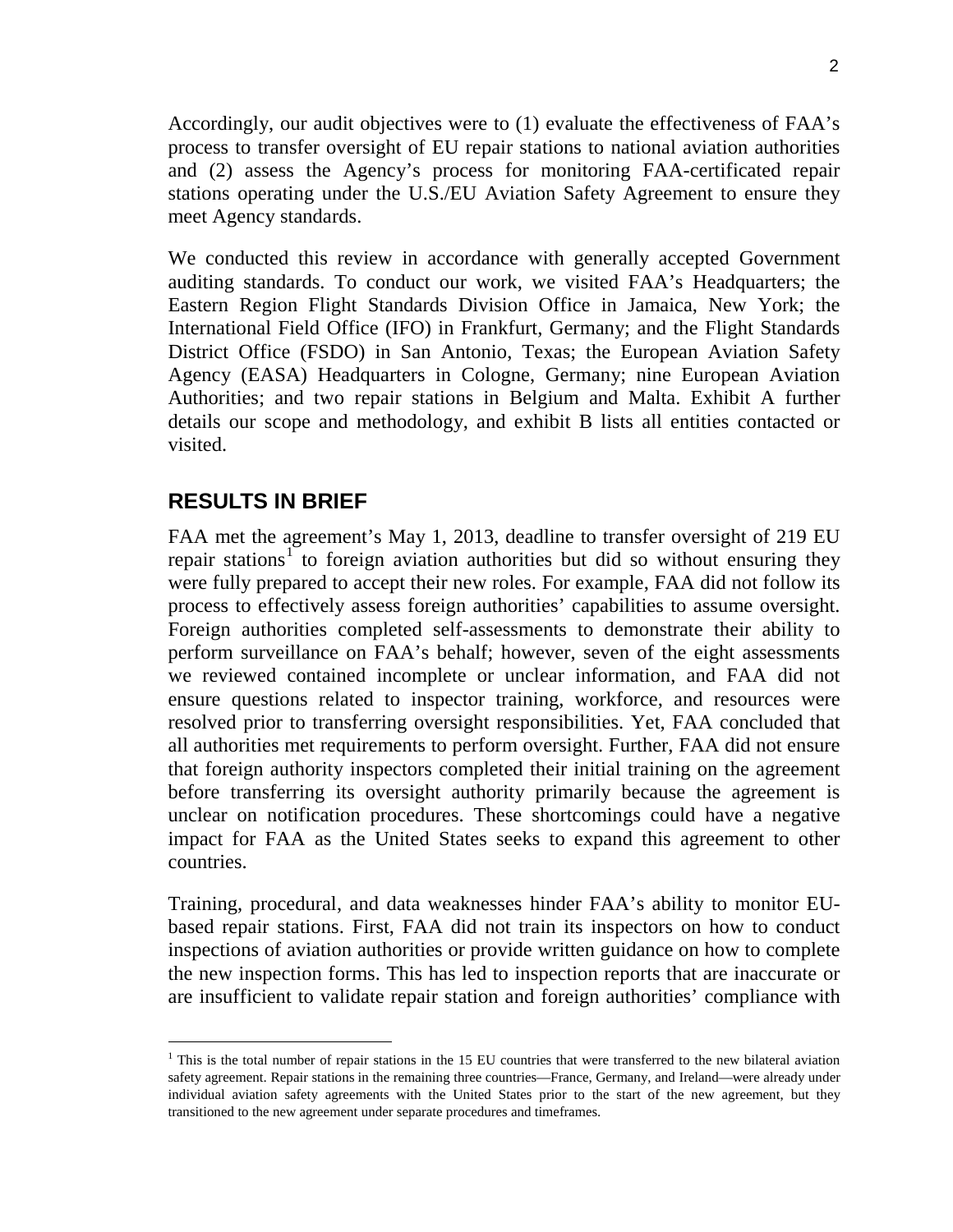FAA standards. FAA inspectors also assumed new roles following the transfer process, but FAA headquarters did not provide them with guidance on what these new roles would entail. While FAA and EASA provided joint training to foreign authority inspectors on what FAA-compliant repair station manuals must contain, inspectors approved manuals that did not comply with FAA standards. In addition, FAA procedures and checklists for conducting inspections<sup>[2](#page-3-0)</sup> at foreign authorities and repair stations are less robust than EASA's procedures and checklists used for inspecting FAA offices<sup>[3](#page-3-1)</sup> and U.S.-based repair stations. For example, FAA offices in the United States are required to provide EASA with corrective action plans to address discrepancies identified during EASA compliance inspections within 90 days, but foreign authorities do not have a corresponding time requirement to submit corrective action plans to FAA. Finally, FAA now has less inspection data on repair stations under the new agreement; in part, because foreign authorities only provide inspection results to FAA for those areas in which FAA requirements differ from EASA's. As a result, FAA cannot accurately assess the overall quality of repair station operations or adequately plan and conduct repair station risk assessments.

FAA's inability to fully evaluate foreign authorities' capabilities, coupled with inspector training weaknesses, process differences, and data limitations, hinders FAA's assurance that repair stations in the European Union receive quality oversight and maintain aviation safety. Since this new agreement is still in its early implementation stage, we are making recommendations to FAA to improve its processes for monitoring foreign aviation authorities and repair stations operating under this and future bilateral agreements.

#### **BACKGROUND**

Since 1996, the United States has entered into joint aviation safety agreements known as bilateral agreements—with France, Germany, and Ireland as a way for FAA and foreign government authorities to accept each other's inspection findings and approvals. On May 1, 2011, these agreements were incorporated into a much broader agreement called *The Agreement between the United States of America and the European Community on Cooperation in the Regulation of Civil Aviation Safety* (hereafter called "the Agreement"). Through the Agreement, the United States and the European Union determined that many of their civil aviation standards, rules, and practices are compatible, allowing FAA and EASA to accept each other's standards, systems, and approvals relating to repair stations located in the United States and Europe. The Maintenance Annex Guidance (hereafter called

<span id="page-3-0"></span><sup>&</sup>lt;sup>2</sup> These inspections are also known as Sampling Inspections. FAA and EASA conduct periodic sampling inspections to verify that aviation authorities and repair stations comply with the terms of the bilateral aviation safety agreement.

<span id="page-3-1"></span><sup>&</sup>lt;sup>3</sup> The term "FAA offices" is used throughout this report to mean Flight Standards District Offices which are responsible for monitoring U.S.-based repair stations' compliance with European regulations.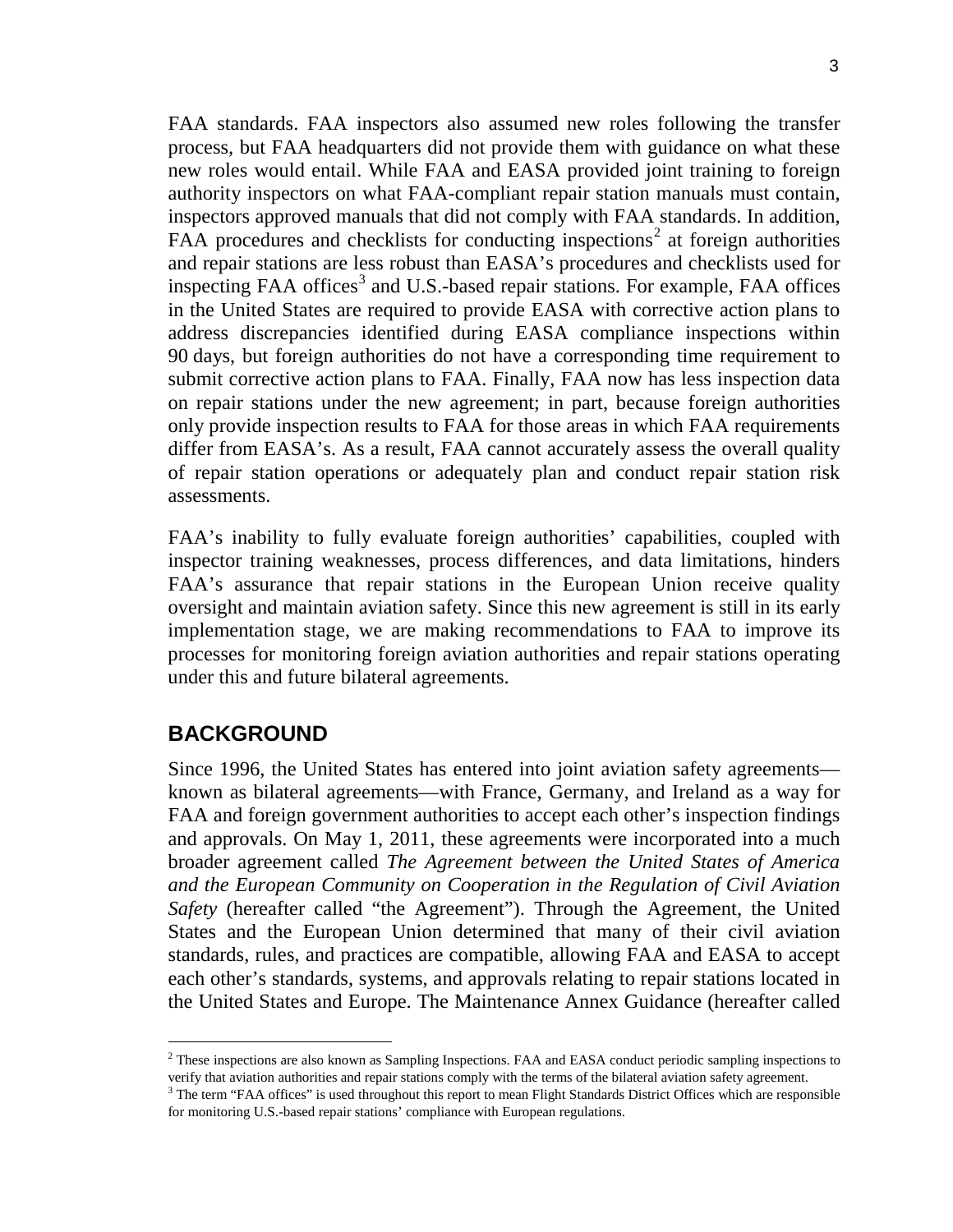"the Guidance") is considered the "working instructions," which explain how FAA, EASA, and foreign authority inspectors will implement the Agreement.

The Agreement now encompasses 18 EU countries and, unlike previous agreements, is the first bilateral aviation safety agreement that is multinational in its scope. Foreign authorities now inspect EU-based repair stations that perform maintenance on U.S.-registered aircraft and components on FAA's behalf. EASA is the regulatory authority that represents foreign authorities on technical issues related to the Agreement and ensures that U.S.-based repair stations continue to meet the requirements of the Guidance by conducting periodic inspections. Further, the Agreement provides for the inclusion of future member states. Also, with the passage of the Transportation Security Administration's repair station security rule<sup>[4](#page-4-0)</sup> in January 2014, foreign authorities will now process new applications and inspect FAA-certificated repair stations in the EU for FAA.

While FAA no longer performs certification and renewal surveillance activities at EU-based repair stations, it has other opportunities to review them for compliance. For example, once every 18 months FAA can sample a foreign authority and the repair stations overseen by that authority to evaluate compliance with the Guidance. However, these inspections only focus on areas where FAA regulations differ from EASA's regulations. [5](#page-4-1) FAA may also conduct independent inspections of repair stations or a foreign authority when it becomes aware of a safety-related issue.

Prior to implementing the Agreement, FAA inspectors assigned to two field offices in London and Frankfurt were responsible for conducting inspections of all FAA-certificated repair stations in Europe (except those covered by separate bilateral agreements in France, Germany, and Ireland). Under this new Agreement, foreign authority inspectors in 18 countries are responsible for inspecting 407 FAA-certificated repair stations. FAA closed its London office in 2011 and recently announced it will close the Frankfurt office this year and reassign its inspectors to stateside inspection offices. In the future, FAA inspectors will have to travel to Europe to conduct reviews to evaluate whether foreign authorities and EU-based repair stations continue to meet the requirements of the Agreement. Figure 1 below shows how FAA's inspector presence in Europe has diminished within the last 10 years.

<span id="page-4-0"></span> <sup>4</sup> *Aircraft Repair Station Security*, Final Rule, 79 Fed. Reg. 2119-2143 (January 13, 2014) (codified at 49 CFR part 1554). Prior to passing this rule, FAA was barred from processing new repair station applications.

<span id="page-4-1"></span><sup>&</sup>lt;sup>5</sup> FAA has 12 regulatory requirements that do not correlate to EASA's regulatory requirements (these are termed FAA Special Conditions and are listed in exhibit C). EU-based repair stations must comply with these 12 requirements to be eligible for an FAA certificate.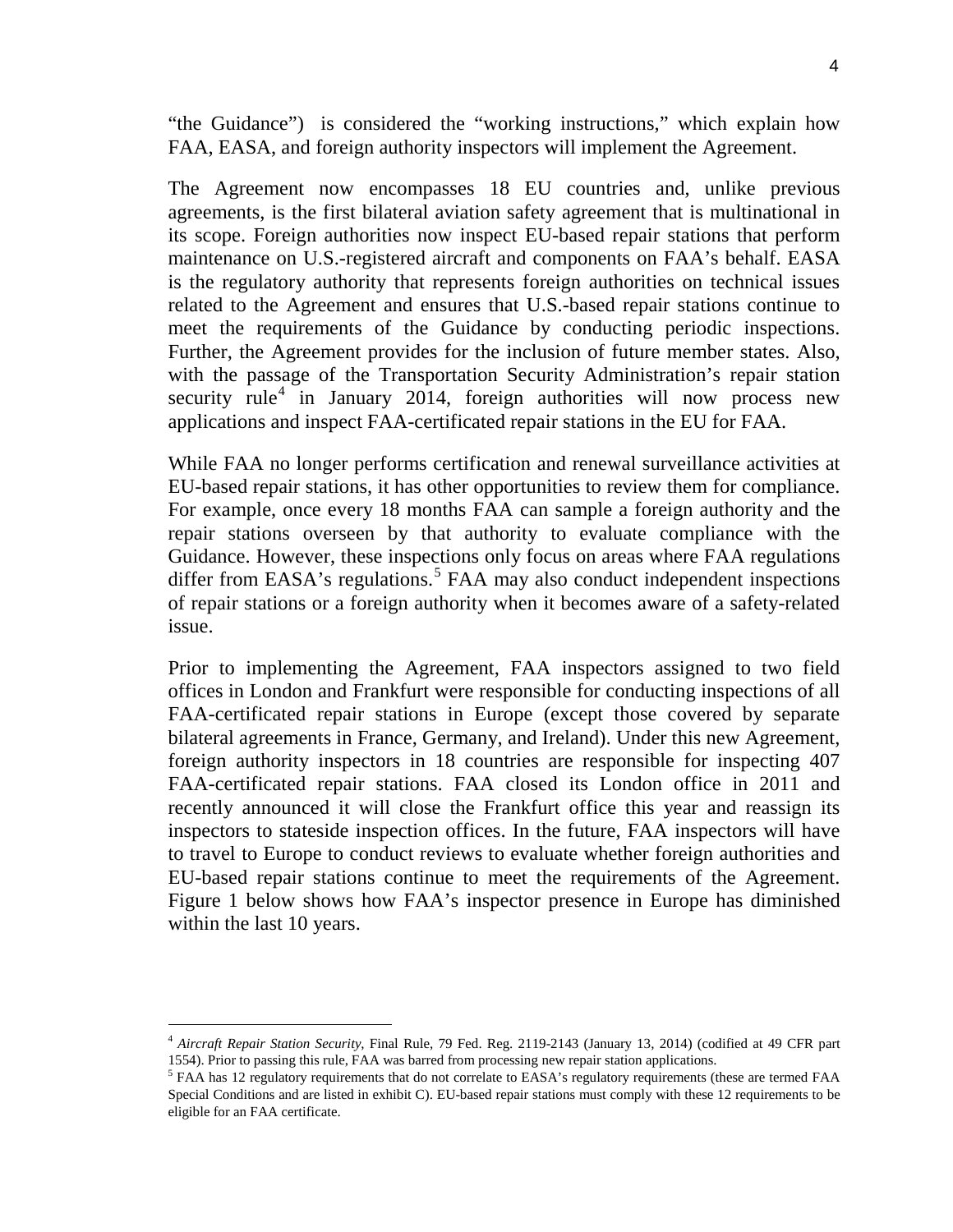#### *Figure 1. FAA's Diminishing Inspector and Oversight Presence in Europe*



Source: FAA & OIG analysis

# **FAA DID NOT FULLY ASSESS AND VERIFY FOREIGN AUTHORITIES' OVERSIGHT CAPABILITIES**

FAA transferred direct oversight of EU repair stations to foreign authorities within timeframes specified in the Agreement. However, FAA's initial assessment of foreign authorities' capabilities was incomplete. FAA also did not receive assurance that foreign authorities completed inspector training that should have been accomplished prior to transferring inspection authority.

#### **FAA Met Timeframes To Transfer Oversight Responsibility to Foreign Authorities**

As required by the May 2011 agreement, FAA transferred direct oversight for 219 repair stations located in 15 countries to foreign authorities by May 1, 2013 (see figure 2).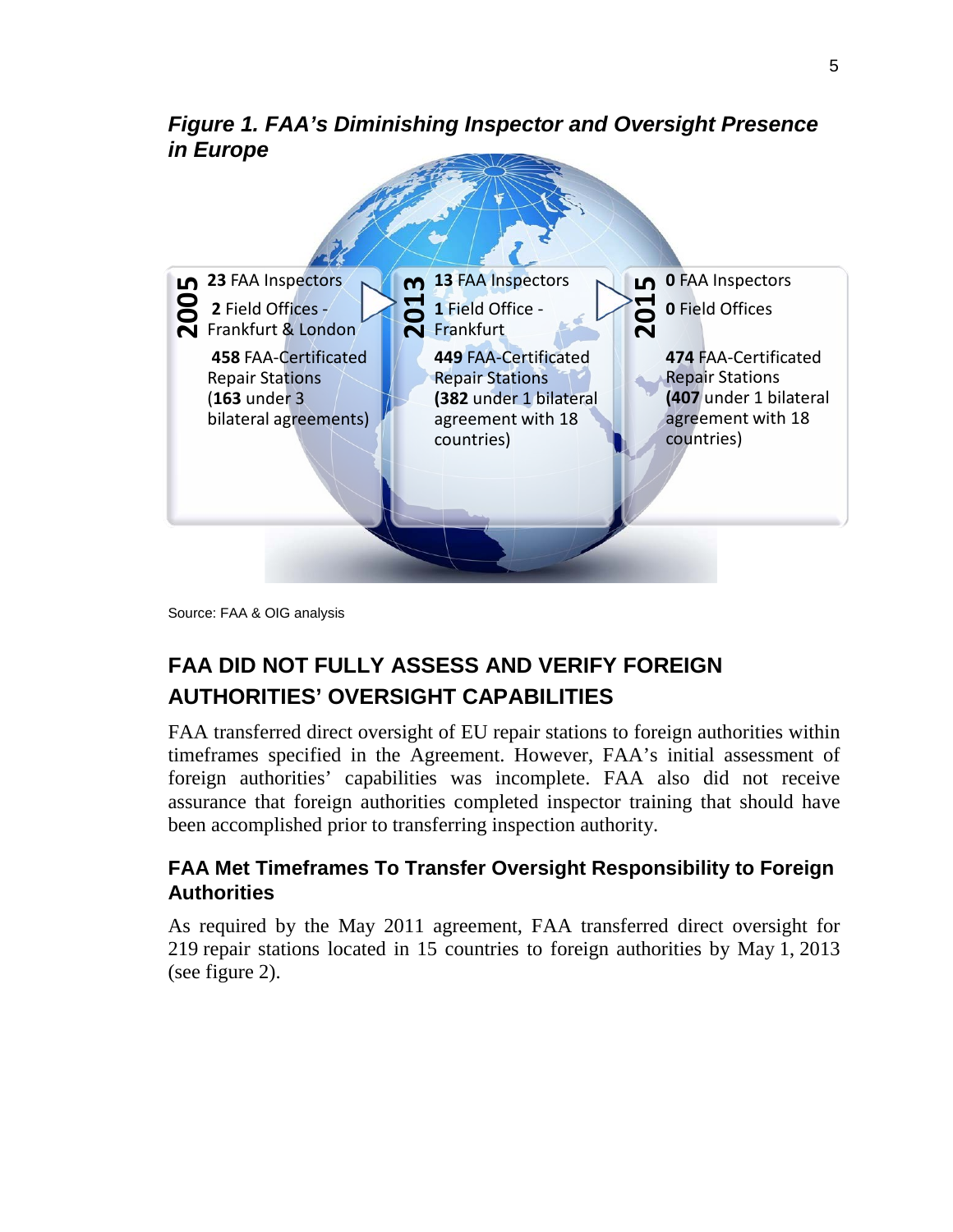

*Figure 2. FAA-Certificated Repair Stations Transferred to Foreign Authorities' Oversight*

Source: FAA

#### **FAA Transferred Oversight Duties Without Fully Evaluating Foreign Authority Oversight Capabilities**

FAA's initial review of foreign authority capabilities did not provide assurance that the authorities were ready to assume oversight responsibilities for FAAcertificated repair stations. Prior to transferring its oversight, FAA required each foreign authority to complete a self-assessment that contained important questions related to inspector training, workforce, and resource issues, such as "Does the [aviation authority] have adequate resources to enforce its regulations?" However, FAA did not ensure that all questions in these assessments were answered or well substantiated to support its conclusion that the foreign authorities possessed comparable capabilities to FAA. As shown in figure 3, four of eight selfassessments we reviewed contained blanks where answers should have been entered, and six of eight self-assessments lacked clear answers (e.g., failure to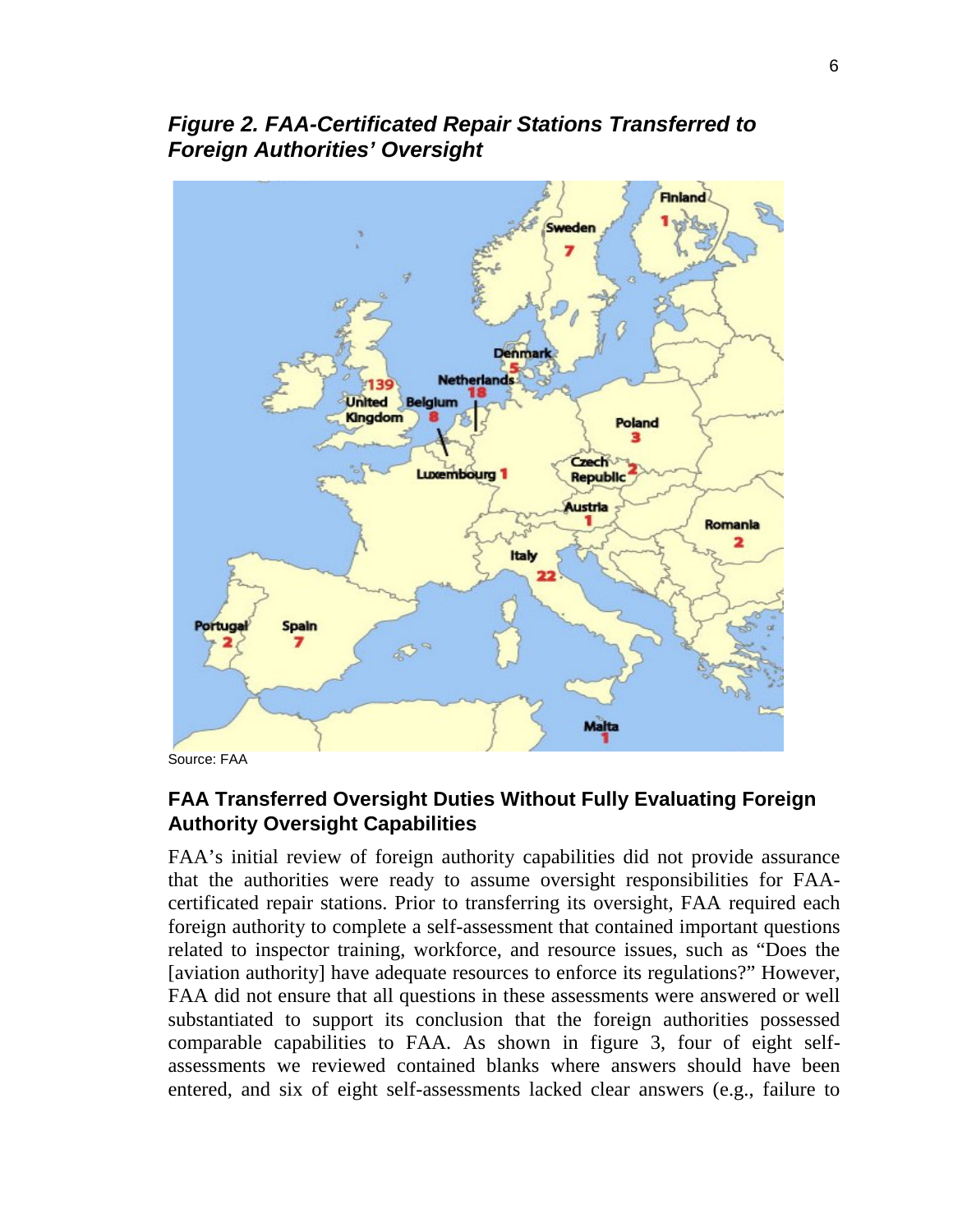define a baseline for a sufficient number of inspectors required to perform surveillance).



*Figure 3. Number of Foreign Authority Self-Assessments With Deficiencies by Category*

FAA inspectors were further hindered in their reviews of foreign authority selfassessments because they did not have specific instructions on how to evaluate the data provided. For example, FAA inspectors lacked guidance on how to determine whether the authorities had sufficient resources, such as what staffing levels foreign authorities needed to perform oversight for FAA. Instead, FAA inspectors relied on their own judgment as a basis to determine each foreign authority's abilities. Despite the unresolved discrepancies in the foreign authority selfassessments and lack of appropriate guidance, FAA concluded that all eight authorities met requirements to perform FAA's oversight.

#### **FAA Lacked Assurance That Foreign Authorities Completed Initial Inspector Training Before Transferring Its Oversight Duties**

FAA did not ensure that foreign authority inspectors reported the completion of their training on the Agreement before transferring oversight responsibility. According to the Guidance, foreign authorities were responsible for training their inspectors on FAA certification procedures and regulations prior to FAA transferring oversight responsibility. However, the Guidance is not clear on how foreign authorities should have informed FAA that they completed initial inspector training nor did it require FAA to validate the quality of the training received. Further, FAA did not have a formal process or mechanism to ensure that foreign authority inspectors completed their initial training. Our review of foreign authority training records indicated that the selected inspectors had received training; however, discrepancies we identified in their approvals of FAA repair

Source: OIG analysis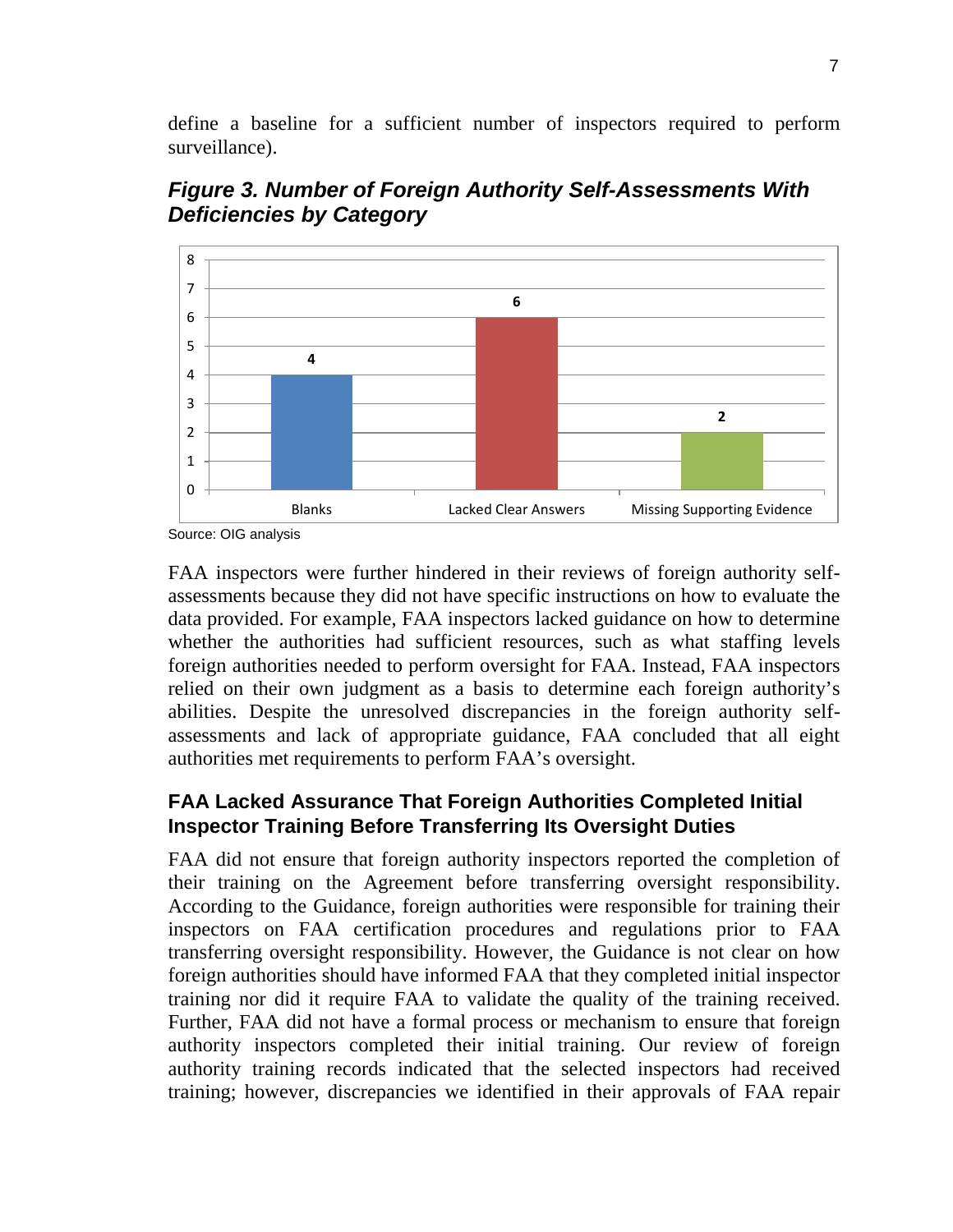station maintenance manuals<sup>[6](#page-8-0)</sup> indicate that the training these inspectors received was not as robust as it should have been. Notifying FAA that foreign authority inspectors were trained is critical to ensuring that these inspectors were prepared to assume oversight responsibilities and start the transfer process.

# **FAA'S MONITORING OF EU-BASED REPAIR STATIONS IS IMPEDED BY TRAINING, PROCEDURAL, AND DATA QUALITY WEAKNESSES**

FAA did not provide effective training to its inspectors on their new oversight responsibilities beyond the initial training on the transfer process or establish guidance on their new roles as country coordinators. Additionally, a lack of robust inspection procedures hinders FAA's ability to accurately assess repair station compliance. At the same time, fewer inspections of foreign repair stations leave FAA inspectors with less data to analyze in its risk-based oversight system.

#### **FAA Training and Guidance Did Not Ensure Inspectors Understood Their New Roles and Responsibilities**

FAA and EASA's initial training for foreign authority inspectors did not include instructions on how to inspect repair stations for compliance with FAA regulations. Instead, the training consisted of high-level briefings that focused on Agreement components, background, and regulations. Further, FAA inspectors were not provided adequate guidance on how to evaluate foreign authority compliance with FAA regulations, or on their new responsibilities associated with the Agreement. As a result, FAA cannot be assured that foreign authority inspectors are ready to take on this oversight responsibility or that the repair stations are continuing to comply with regulations.

#### *FAA's Training and Guidance Were Not Effective at Ensuring Foreign Authority Inspectors Understood FAA-Specific Regulatory Requirements*

Foreign authority inspectors approved non-compliant repair station manuals because the Guidance and training provided to inspectors was ineffective. Although FAA and EASA provided initial training on what was required to be in these manuals, we identified repair station manuals that contained deficiencies such as a lack of procedures to describe how a repair station will comply with manufacturers' maintenance manuals and ensure that all current safety directives

<span id="page-8-0"></span> <sup>6</sup> These maintenance manuals are known as FAA Supplements. See figure 4 for examples of areas of these manuals where we found discrepancies.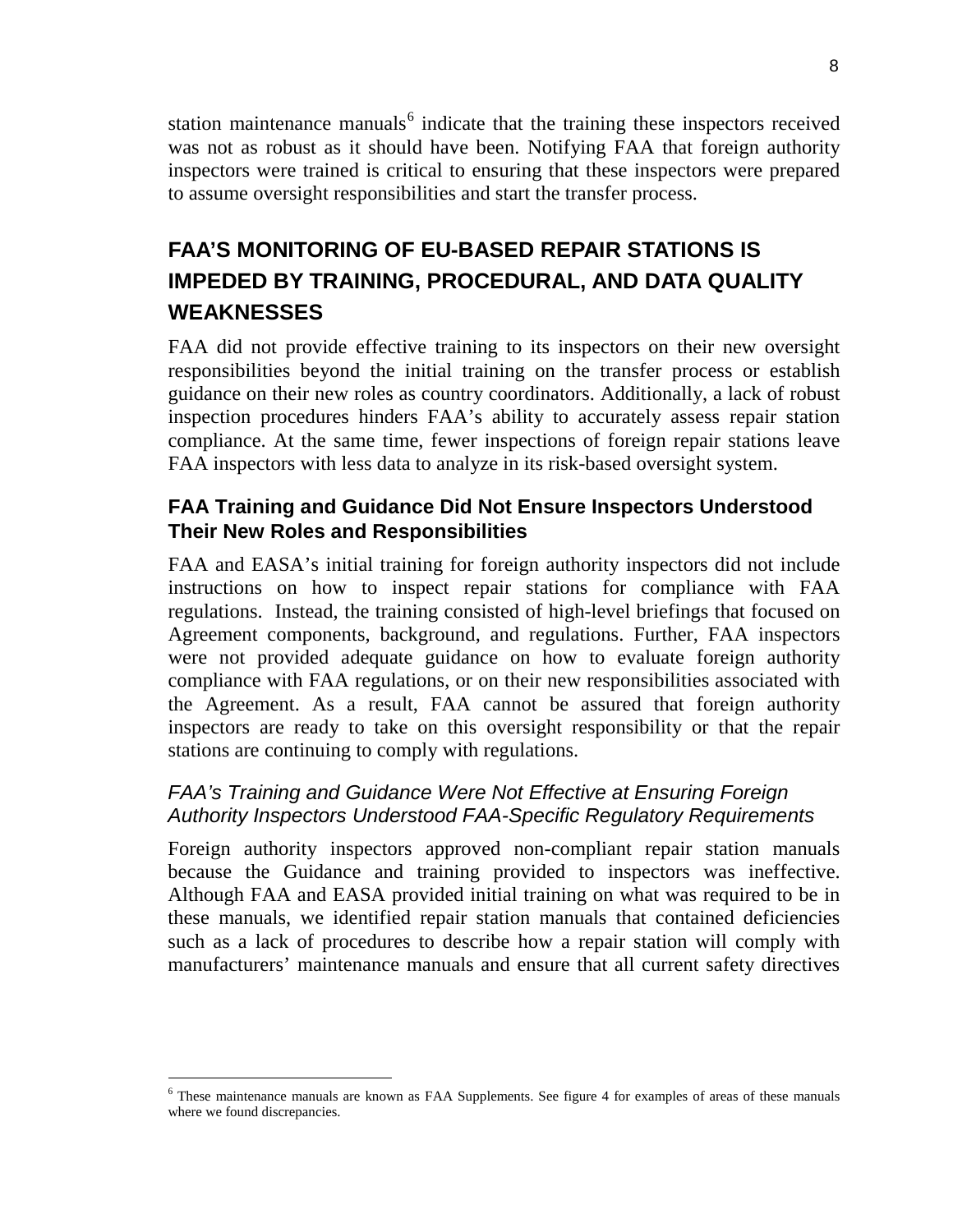are available to maintenance personnel. Figure 4 shows the most common repair station manual deficiencies we identified.<sup>[7](#page-9-0)</sup>



*Figure 4. Repair Station Manuals Not in Compliance with FAA Requirements*

Source: OIG analysis

These discrepancies occurred, in part, because the foreign authorities were not evaluating whether maintenance manuals contained procedures showing how the repair station would ensure the FAA regulatory requirement was met. According to the Guidance, EU-based repair stations are required to develop procedures that show how they will perform repairs and alterations for U.S.-registered aircraft and/or components. However, rather than specify procedures as to *how* a repair station will ensure required employees can read, write, and understand English, 14 of 15 repair station manuals we reviewed merely included a statement requiring employees *to* read, write and understand English or did not provide a procedure to ensure the FAA requirement would be met. Because FAA does not review or approve these repair station manuals, FAA may not become aware of such discrepancies until the Agency inspectors perform their own on-site inspections, which could be many years after the foreign authority approves the manual.

Contributing to this problem, foreign authority inspectors expressed confusion about FAA-specific terminology and documentation requirements for FAA certificate renewals. Requirements that apply to FAA include terms and concepts not commonly used in EASA certifications and are not adequately explained in the Guidance. For example, inspectors expressed confusion with terminology such as "supplier" and "contractor," as these terms can be used interchangeably. If the foreign authority inspectors do not understand these FAA-specific terms, it would be difficult to ensure that repair stations comply with FAA regulations.

<span id="page-9-0"></span><sup>&</sup>lt;sup>7</sup> The universe of repair station manuals we reviewed varied depending on availability of  $2<sup>nd</sup>$  level-manuals and technical instructions referenced in the primary manual.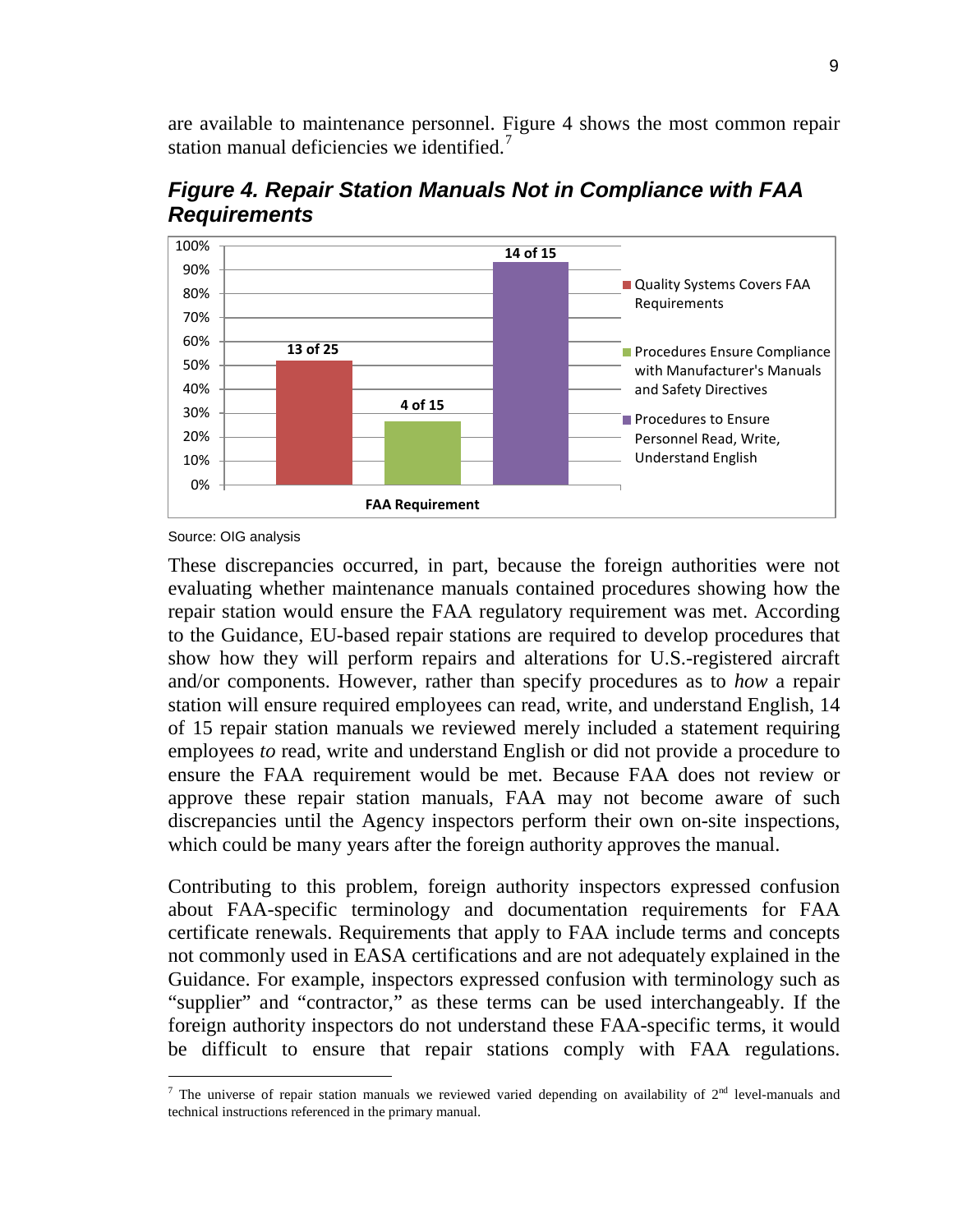Additionally, foreign authority inspectors were unclear as to what documentation FAA needs to certify compliance with the Dangerous Goods training requirement of FAA repair station renewals. Repair stations that handle dangerous goods<sup>[8](#page-10-0)</sup> must certify that they have trained their employees in proper hazardous materials handling. Since the Guidance does not require repair stations to affirm whether they handle dangerous goods, foreign authority inspectors could be overlooking key FAA requirements when processing repair station certificate renewals.

#### *Inspectors Did Not Know How To Properly Complete Inspection Checklists*

FAA and foreign authority inspectors did not understand how to properly complete the inspection checklists used for conducting FAA sample inspections and certificate renewal inspections. This is because they were not specifically trained on this task or were not given written, step-by-step instructions to help them understand the intent of the questions. While inspectors did receive training, it did not focus on the *intent* of the inspection questions or on how to complete the checklist. Rather, the training focused more on providing inspectors with background information and the legal basis for establishing bilateral agreements. FAA and foreign authority inspectors stated that written step-by-step instructions or formal training on how to complete the forms would have helped ensure consistent understanding among inspectors and reduce the chance for reporting errors.

Further, only 7 of 44 FAA and foreign authority inspectors we interviewed recalled receiving any specific training related to completing inspection checklists, and four of those seven inspectors who received training were assigned to the same foreign authority office. This particular office trained its inspectors internally and included step-by-step instructions on how to interpret and answer each of the checklist questions. This training helped augment and reinforce their understanding of the FAA regulations, as well as their new role in overseeing repair stations on FAA's behalf. Without specific training, other inspectors learned how to complete the checklists by trial and error, or asked other, more experienced inspectors for assistance. For example, 15 of 44 (34 percent) inspectors sought out alternate sources for instruction and guidance on completing the inspection checklists.

Additionally, over half of the inspectors we interviewed (25 of 44) expressed concern over the lack of clarity in the checklist questions. FAA and foreign authority inspectors cited problems understanding the intent of all the questions and difficulty reconciling answer choices with the content of some questions. Foreign authority inspectors also stated that questions related to FAA-specific regulations not used by EASA were confusing and believed that including

<span id="page-10-0"></span><sup>&</sup>lt;sup>8</sup> Dangerous goods are substances that pose an unreasonable risk to health, safety, and property such as hazardous materials, substances and wastes and elevated temperature materials.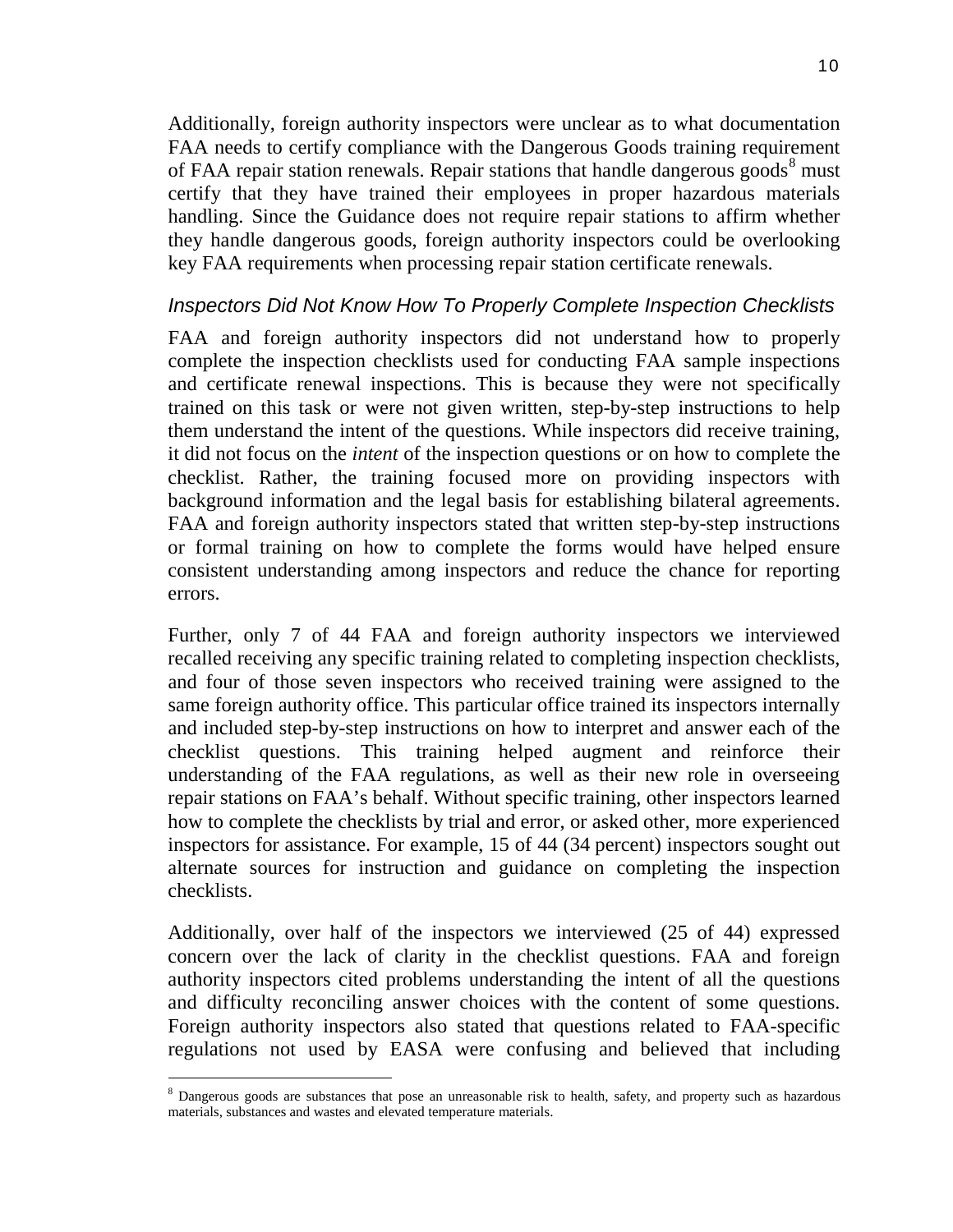Guidance-specific references for each inspection checklist questions would have been helpful. Further, we identified many examples of poorly written checklist questions, as shown in the table below.

| <b>Question Design</b><br>Weaknesses                                                        | <b>Examples</b>                                                                                                                                                                                         |
|---------------------------------------------------------------------------------------------|---------------------------------------------------------------------------------------------------------------------------------------------------------------------------------------------------------|
| <b>Question Requires Only a</b><br><b>Cursory Review / No</b><br><b>Validation Required</b> | Does the [repair station] have procedures for reporting<br>to the FAA failures, malfunctions, or defects on [parts]<br>installed on U.S. [aircraft]?                                                    |
| <b>Multi-Part Question</b><br><b>Requires More Than One</b><br>(or differing) Answer        | Does the [repair station] follow the [Return to Service]<br>procedures contained in the [manual]? Including<br>procedures for providing the operator with any<br>additional documentation they require? |
| <b>Question Doesn't Fit</b><br>"Y/N/NA" Options<br>$\sim$ $\sim$ $\sim$ $\sim$ $\sim$       | "Do a sample audit of the capabilities list"<br>(Not a Question – Action Step)                                                                                                                          |

*Table. Types of Poorly Written Inspection Checklist Questions*

Source: OIG analysis

Because the checklist questions are poorly written, the inspectors could not answer the questions properly. As a result, FAA receives inspection data that are difficult to interpret, which hinders its ability to ensure repair stations comply with the FAA Regulations.

#### *FAA Did Not Provide Guidance to Inspectors on Their New Roles and Responsibilities*

FAA inspectors do not have defined responsibilities for their current roles as country coordinators because this role has changed since FAA transferred its oversight duties to foreign authorities. During the transfer of FAA oversight duties, FAA inspectors acted as country coordinators, or liaisons, to assist foreign aviation authorities with processing certificate transfers and corrective action plans for findings. Now that the transfer is complete, the role of the FAA country coordinator has significantly changed, but FAA has not provided updated guidance to inspectors on their new roles. For example, as country coordinators, inspectors now act as points of contact for the foreign authorities by coordinating repair station inspection activities, receiving certificate renewal packages, and maintaining repair station files. Because these duties are not formalized in FAA inspector guidance, FAA inspectors we interviewed have differing ideas of what ongoing country coordinator duties entail. Foreign authority inspectors expressed the importance of having a dedicated FAA inspector acting as a liaison to provide them with consistent, accurate, and timely information to their questions regarding the Agreement. By the end of 2015, Europe-based FAA inspectors will be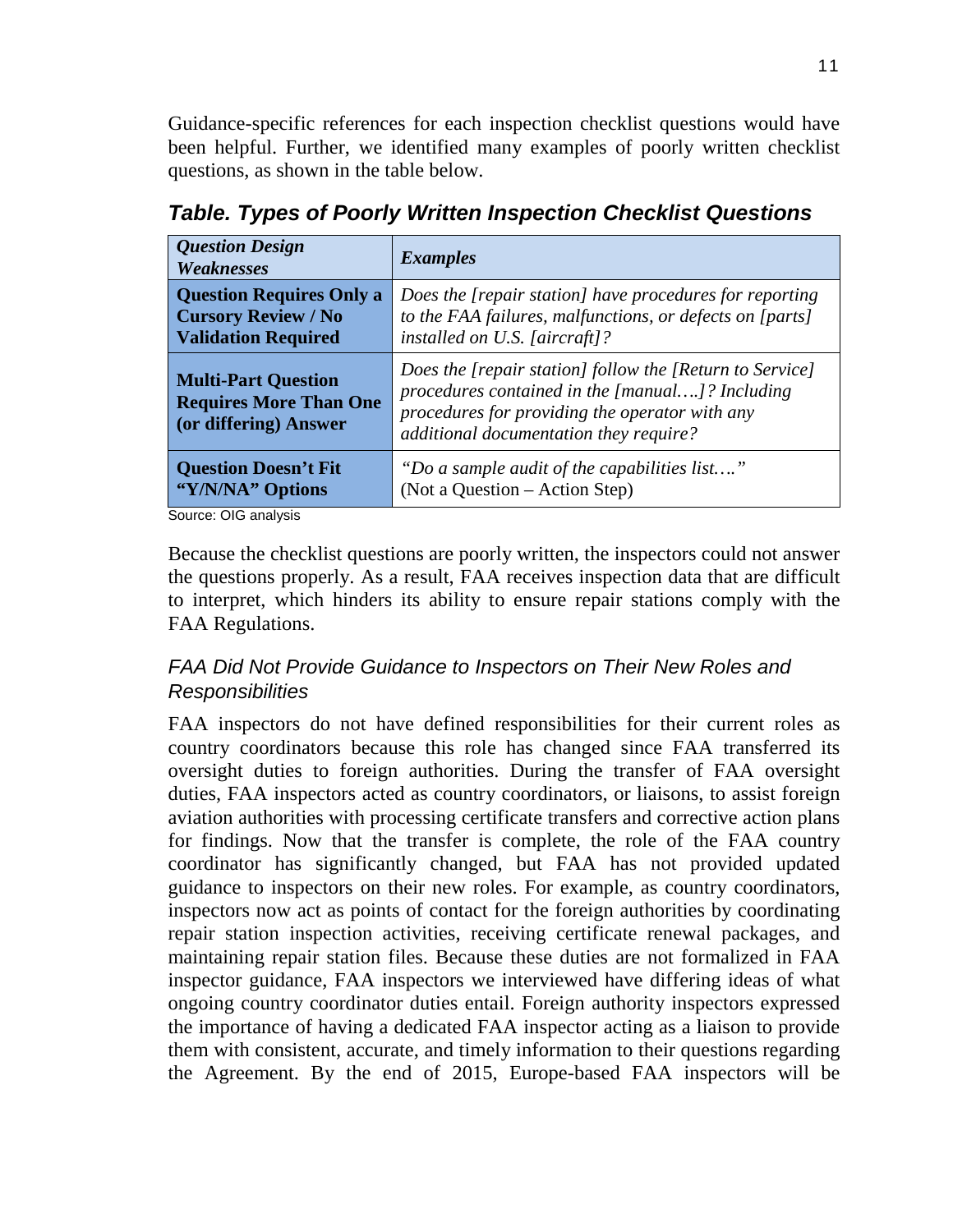relocated back to the U.S. while continuing to serve as liaisons and monitor foreign authority compliance with the Agreement.

#### **Differences in Inspection Procedures and Lack of Guidance Hinder FAA's Oversight**

EASA's procedures for documenting and reporting inspection results of EASAcertificated repair stations in the United States are more robust than FAA's procedures for FAA repair station inspections in the EU.<sup>[9](#page-12-0)</sup> The Agreement harmonized similarities in maintenance regulations between the United States and the EU, but the Guidance lacks similar harmonization for FAA and EASA inspectors. We identified weaknesses in FAA's procedures, which, if left unchecked, will hinder its ability to effectively carry out its oversight responsibilities. For example:

- The Guidance specifies that FAA offices in the United States will provide EASA with corrective action plans within 90 days of its inspection. Yet, foreign authorities have no similar requirement to respond to FAA findings in the EU. For example, it took nearly a year for one foreign authority to provide FAA with corrective actions and close out a finding related to insufficient inspector training. Delayed responses from foreign authorities make it difficult for FAA inspectors to validate the authority's compliance.
- EASA inspectors can review U.S.-based repair stations for compliance with EASA Part 145 requirements<sup>[10](#page-12-1)</sup> during inspections, but FAA inspectors cannot perform this same review for EU-based repair stations. The Guidance states that FAA and EASA inspectors should review only the regulatory differences during repair station inspections. However, EASA designed its inspection checklists to permit its inspectors to document discrepancies related to repair station operations outside the regulatory differences, as shown in figure 5, but FAA did not.

<span id="page-12-1"></span><span id="page-12-0"></span><sup>&</sup>lt;sup>9</sup> Like FAA sample inspections of foreign authorities and EU-based repair stations, EASA is responsible for conducting sample inspections of FAA offices and U.S.-based repair stations for compliance with European regulations.<br><sup>10</sup> EASA Part 145 requirements are regulatory standards for the certification and operation of an aircraft repair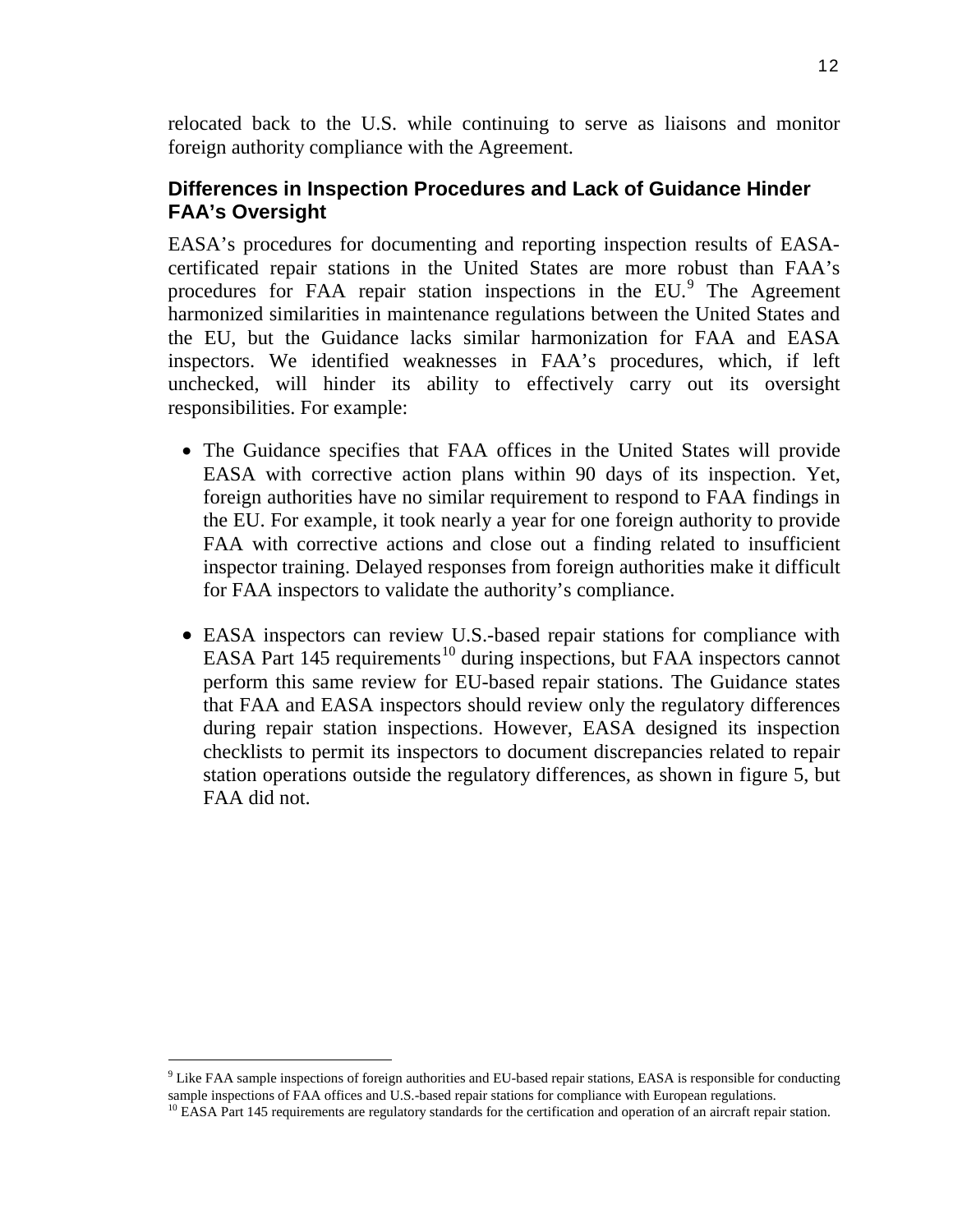

#### *Figure 5. EASA Inspection Checklist*

EFFECTIVE DATE: 01/29/2014 **CHANGE 4** 

MAINTENANCE ANNEX GUIDANCE

Source: Maintenance Annex Guidance, Change 4

We observed inspection protocol differences when we shadowed an FAA inspector during an inspection of an EU-based repair station. The FAA inspector did not know how to document two discrepancies that violated FAA part 145 regulations but were not part of the Special Conditions inspection because neither the FAA inspection checklist nor the Guidance has provisions for FAA inspectors to report these types of problems. FAA inspectors' inability to document identified non-compliances with repair station regulations results in discrepancies going unreported and limits the amount of data available for FAA to assess risks and target resources.

Conversely, EASA's ability to assess and document repair station noncompliances with regulations outside of its Special Conditions is clearly stated in its inspection reports to FAA and U.S.-based repair stations. These reports state that the purpose of the completed inspection was "…*to check the achieved standards of FAR 145 and the EASA Special Conditions for the equivalence with EASA Part 145 standards and report any findings…*" to EASA. As a result, EASA inspectors are reviewing U.S.-based repair stations for more than just compliance with EASA regulations, resulting in more comprehensive inspections.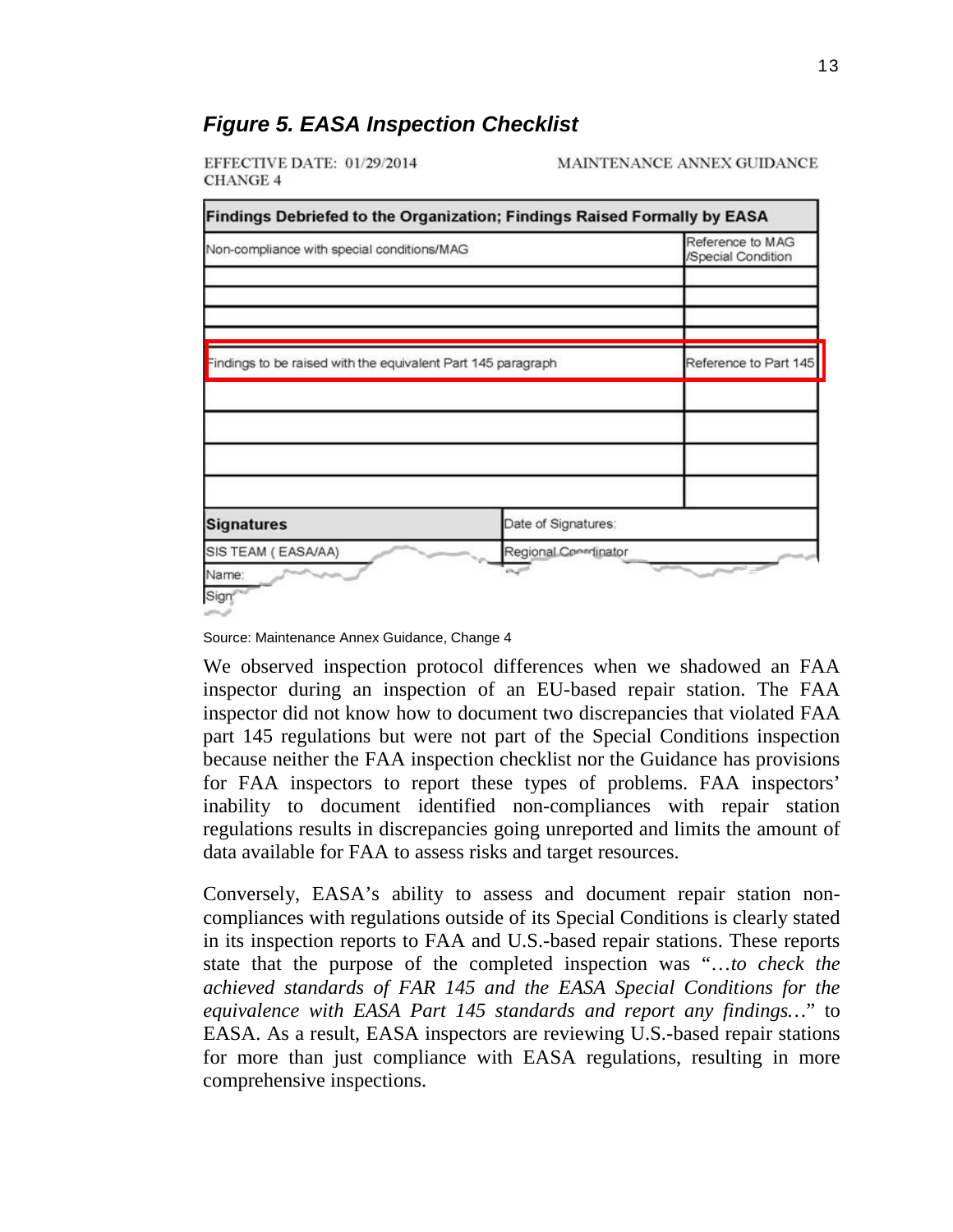• Because FAA uses a risk-based approach to oversight, the Guidance does not require inspectors to review compliance with all 12 FAA Special Conditions during repair station sample inspections. Instead, inspectors are expected to review a representative sample of items. However, we identified incorrect and inconsistent answers in the inspection checklist that FAA's inspectors used to annotate their repair station reviews. These errors occur, in part, because FAA's inspection checklist lacks an option for indicating when/if an inspector chooses not to review a particular item. In contrast, EASA's inspection checklist allows inspectors to use "N/R" ("Not Reviewed") if they choose not to review an item that is still applicable to the repair station being inspected. Because FAA's checklist does not offer the "N/R" option, inspectors must either document the entity's compliance with the item (by answering "Yes" or "No") or write "N/A" ("Not Applicable") – even if the item is, in fact, an applicable regulation. This limitation in FAA's inspection checklist has contributed to confusion and, as a result, potentially more reporting errors on inspection checklists. FAA's inspection data are consequently less useful in risk analysis, trending, and future inspection planning.

Additionally, the Guidance lacks procedures for both FAA and EASA to carry out their oversight of each other effectively because it does not require the inspecting authority (FAA or EASA) to accept, or approve, corrective action plans from the authority being inspected.<sup>[11](#page-14-0)</sup> According to the Guidance, FAA offices must submit to EASA—and foreign authorities must submit to FAA—corrective action plans detailing how FAA offices and foreign authorities will correct deficiencies identified during compliance inspections. However, without a procedure for FAA or EASA to actually "accept" proposed corrective action plans, FAA and EASA have no further course of action to take if the plans do not actually address identified deficiencies. For example, a U.S.-based FAA office provided EASA with its corrective action plan after EASA completed its inspection of the office for compliance with the Agreement, but the plan did not fully address the discrepancies. More than a year after the inspection date, we found no evidence that the FAA office ever corrected these issues. As a result of the lack of procedures, neither regulatory authority can be assured that corrective action plans address identified deficiencies.

#### **Lack of Inspection Data Is Hindering FAA's Ability To Effectively Monitor Risk at Foreign Repair Stations**

Under the Agreement, FAA will receive less repair station inspection data than when its inspectors performed surveillance. This is primarily due to less frequent inspection intervals (i.e., from annually to once every 2 years). Additionally,

<span id="page-14-0"></span> $11$  Under the terms of the Guidance, FAA conducts inspections of foreign authorities and EASA conducts inspection of FAA offices in the United States to verify compliance with the Agreement.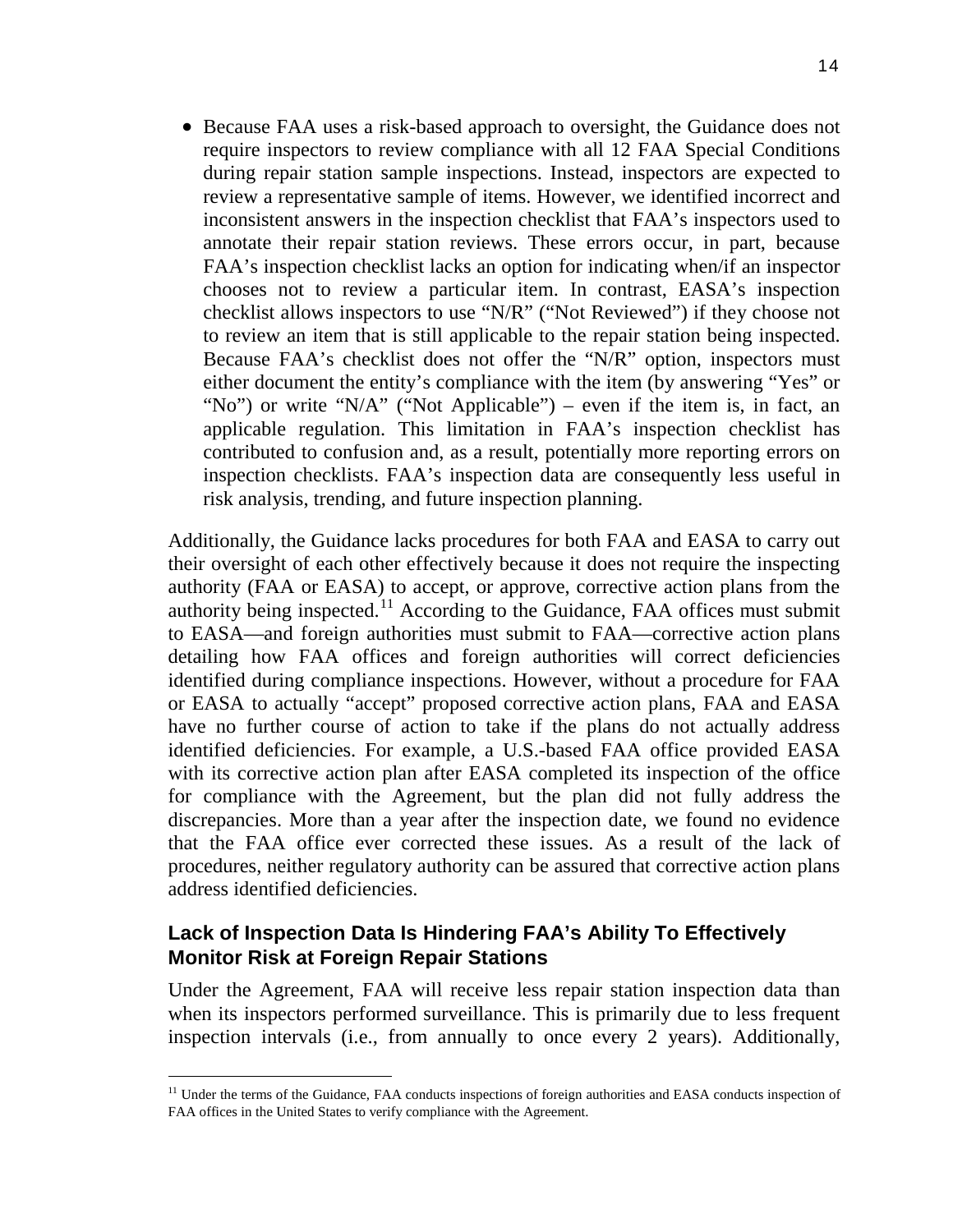foreign authorities are only required to provide FAA with inspection results pertaining to those FAA regulations that differ from EASA's and safety-related inspection results related to the harmonized U.S./EU regulations, not their entire repair station facility inspection.<sup>[12](#page-15-0)</sup> However, the Agreement does contain a provision that permits FAA and foreign authorities to share inspection data, such as the full repair station inspection reports. FAA inspectors rely on data in FAA's risk-based oversight system to select foreign authority and repair stations to sample compliance with the Agreement. Six of nine FAA inspectors we interviewed expressed concern that they are dependent on the foreign authorities to communicate inspection data necessary for risk assessment. However, FAA inspectors have not pressed EASA or foreign authorities for additional information. This is because the Agency believes the Agreement is built on "trust" and that by requesting this information, it gives the appearance that FAA is not confident in authorities' abilities.

Additionally, FAA is missing opportunities to collect data for risk assessments because it does not receive corrective action plans from repair stations when FAA inspectors perform sample inspections. The Guidance states responsibility for resolving discrepancies with repair stations rests with the foreign authorities for both certificate renewal inspections (where the authority conducts the inspection on FAA behalf) and sample inspections (where FAA conducts its own inspections). However, FAA only receives the results of a repair station's corrective action plan when the foreign authority includes it to FAA as part of the certificate renewal process, but not when FAA identifies discrepancies as part of a sample inspection. FAA inspectors expressed concern that they should receive corrective action plans for both type of inspections in order to evaluate how repair stations corrected discrepancies and use this data to perform risk-analysis. For example, during two sample inspections, FAA inspectors identified a repair station employee who had not completed required FAA training, and a manual that lacked adequate procedures for reporting suspected unapproved parts. In accordance with the Guidance, foreign authority inspectors, not FAA, received the repair stations' corrective action plans to show how these discrepancies were resolved. Both certificate renewal inspections and FAA sample inspections are designed to test and verify compliance with established regulatory requirements, but the inconsistency in the Guidance is preventing FAA from obtaining corrective action plans to evaluate for repair stations for increased risk.

<span id="page-15-0"></span><sup>&</sup>lt;sup>12</sup> Repair station facility inspection (EASA Part 145 inspection) reports are more comprehensive than FAA regulatory differences reports and may contain safety-related, or "level 1" deficiencies, and/or non safety-related, or "level 2" deficiencies.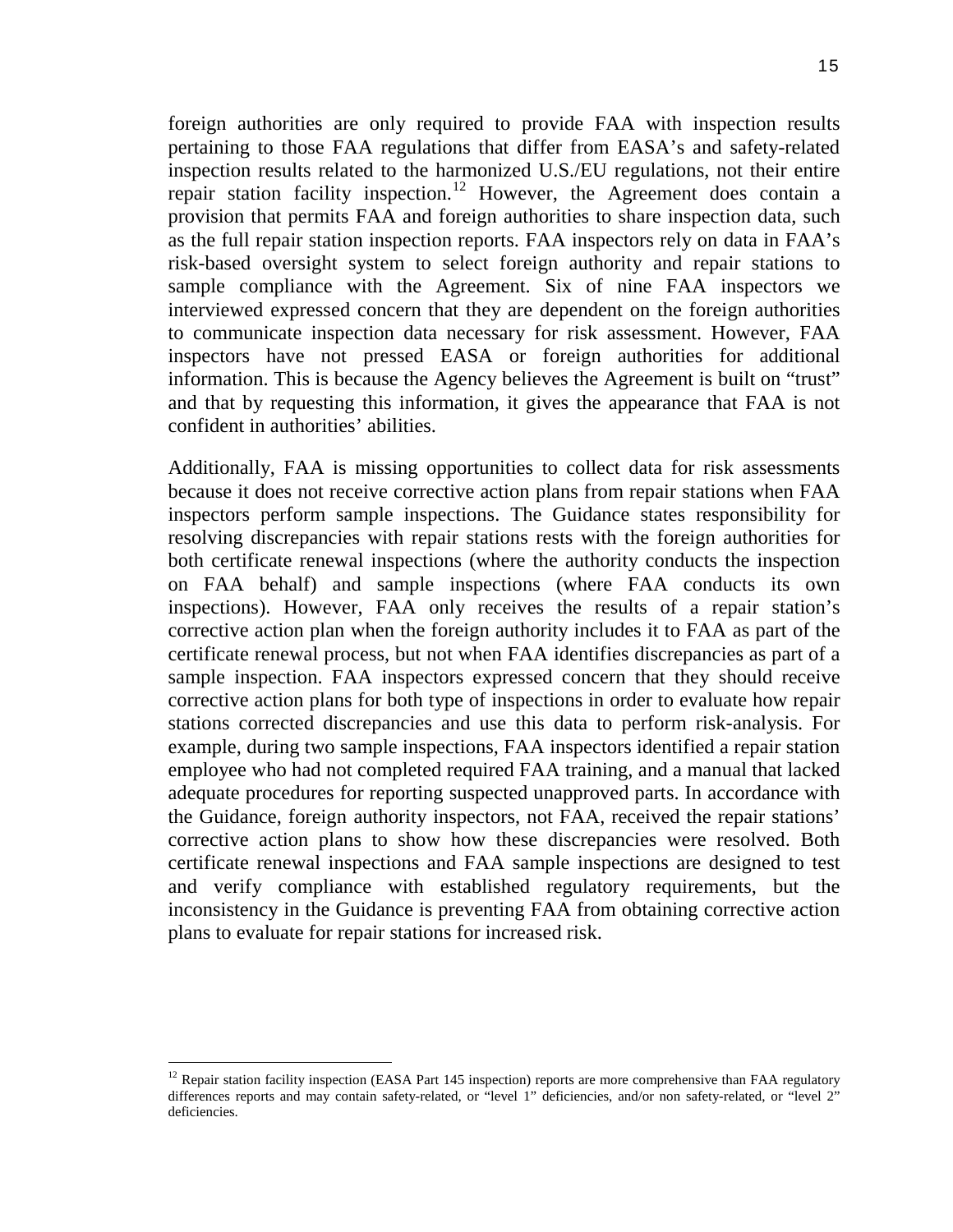#### **CONCLUSION**

Bilateral aviation safety agreements are expected to help FAA leverage inspector resources more efficiently for the oversight of more than 400 FAA-certificated repair stations in the European Union. Although this new agreement between the United States and the European Union is still in its early stages of implementation, it represents an important partnership and provides an opportunity to increase efficiency in the oversight of civil aviation maintenance. At the same time, FAA has been building a risk-based oversight framework for years and must continue to fulfill that mission by providing needed guidance to inspectors on their new responsibilities and maximizing all available inspection data in order to effectively analyze and address safety risks at repair stations. Given that the United States is seeking to further expand the use of bilateral agreements to promote aviation safety and reduce duplicative oversight, it is imperative that FAA and EASA work together to refine these processes.

#### **RECOMMENDATIONS**

To enhance its oversight of repair stations we recommend that FAA:

- 1. Clarify inspector guidance on how to assess foreign authorities' readiness to assume FAA oversight responsibilities.
- 2. Require future candidate countries for bilateral agreements to inform FAA of completion of initial inspector training prior to FAA transferring its oversight authority.
- 3. Develop standardized instructions for FAA and foreign authority inspectors on how to properly complete inspection checklists.
- 4. Provide training to foreign authority inspectors on areas such as clarifying how to approve an FAA supplement and how to review and accept written confirmation of dangerous goods training programs.
- 5. Revise inspection checklist questions by defining FAA-specific terms and requirements and including references to applicable Special Conditions.
- 6. Develop a control to require all FAA-certificated EU-based repair stations to affirm to foreign authorities whether or not they engage in dangerous goods handling.
- 7. Develop guidance and provide training to FAA inspectors that clarify their current roles and responsibilities as country coordinators.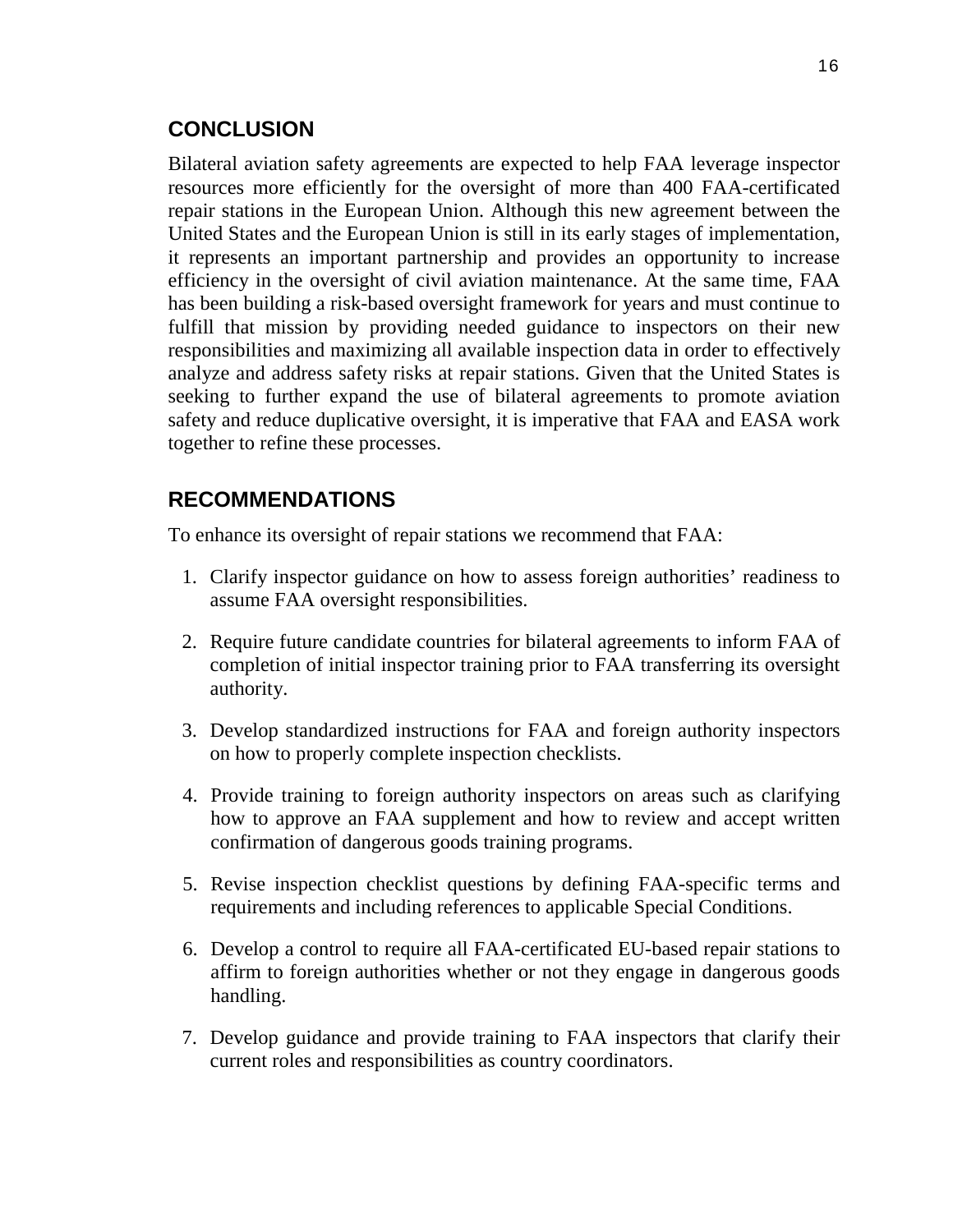- 8. Conduct a comparative analysis of the Maintenance Annex Guidance to ensure that FAA inspection procedures and checklists are comparable to EASA's, where possible.
- 9. Revise FAA inspection checklists to ensure that FAA inspectors can clearly document discrepancies related to Part 145 requirements during sampling inspections of EU-based repair stations.
- 10.Revise the Maintenance Annex Guidance to require FAA inspectors to review and accept corrective action plans resulting from aviation authority sampling inspections.
- 11.Require FAA inspectors to obtain all level 1 and level 2 findings from EASA Part 145 inspections to enhance FAA's ability to conduct more accurate risk assessments of EU repair stations.
- 12.Revise the Maintenance Annex Guidance to require FAA inspectors to receive EU-based repair station corrective action plans after completing sampling inspections to be used for risk assessment.

## **AGENCY COMMENTS AND OFFICE OF INSPECTOR GENERAL RESPONSE**

We provided FAA with our draft report on May 27, 2015, and received its response on June 25, 2015, which is included as an appendix to this report. In its response, FAA stated that it generally concurs with our recommendations. However, FAA did not provide specific information on its planned actions or completion dates as requested in our draft report. The Agency stated it will provide a detailed response to each recommendation at a later date. Therefore, we consider all recommendations open and unresolved until we receive FAA's detailed response.

#### **ACTIONS REQUIRED**

We consider all 12 recommendations open and unresolved. In accordance with DOT Order 8000.1C, we request that FAA provide, within 30 days of this report, the additional information requested above regarding its specific actions taken or planned for each recommendation.

cc: DOT Audit Liaison, M-1 FAA Audit Liaison, AAE-100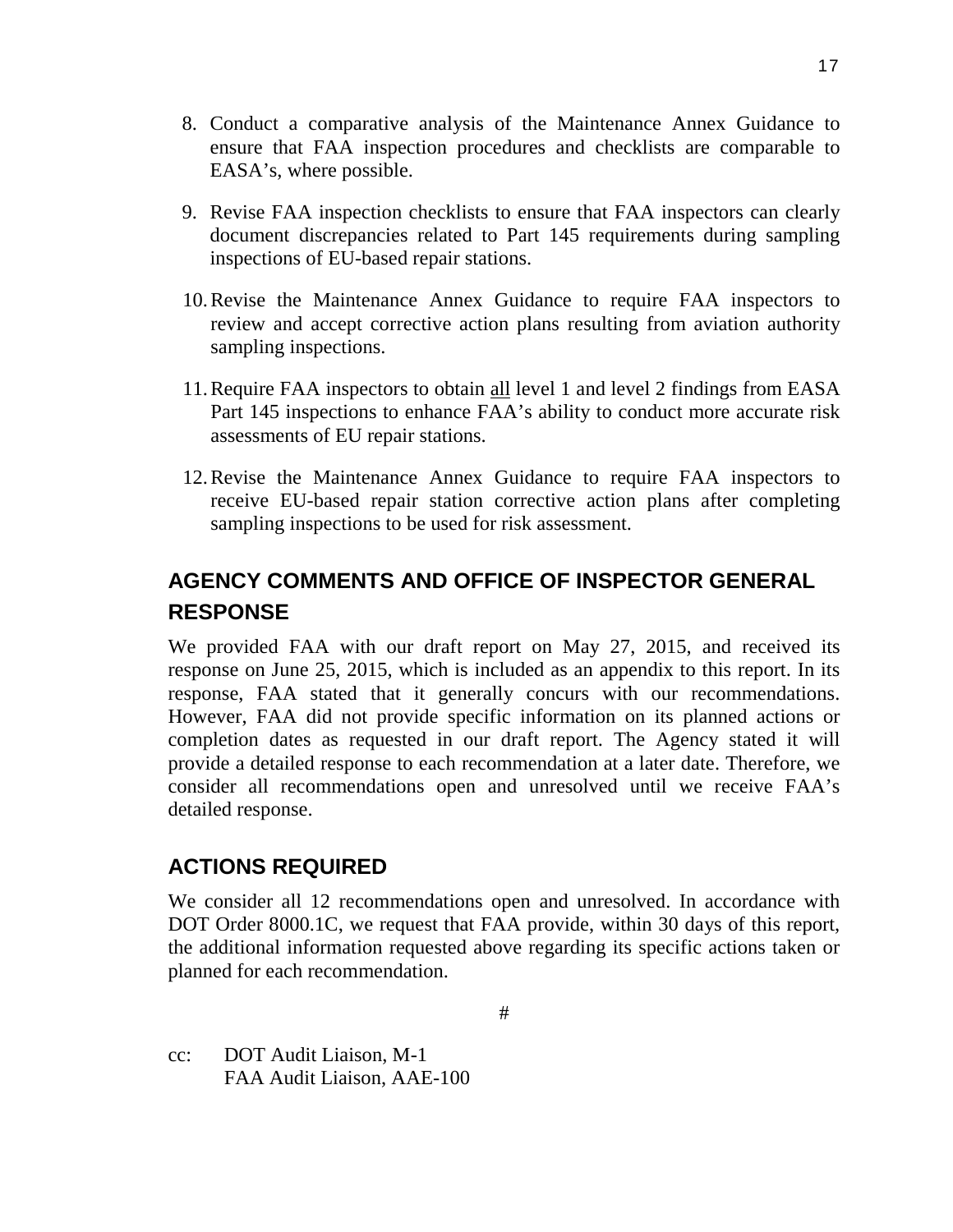#### **EXHIBIT A. SCOPE AND METHODOLOGY**

We conducted this review between January 2013 and May 2015 in accordance with generally accepted Government auditing standards. Those standards require that we plan and perform the audit to obtain sufficient, appropriate evidence to provide a reasonable basis for our findings and conclusions based on our audit objectives. We believe that the evidence obtained provides a reasonable basis for our findings and conclusions based on our audit objectives.

We conducted our audit work at FAA Headquarters, Eastern Region, and Frankfurt IFO, which has oversight responsibility for FAA-certificated repair stations in the EU. To assess the Agency's monitoring of EU repair stations, we interviewed all 9 of 13 available IFO inspectors to gain an understanding of their roles and responsibilities in carrying out the Agreement. However, not all questions were asked of all inspectors; therefore, the number of inspectors who were asked and responded to certain questions may vary. Additionally, we interviewed inspectors at the San Antonio FSDO to determine their roles and responsibilities for inspecting U.S.-based repair stations on EASA's behalf under the Agreement.

To evaluate the effectiveness of FAA's transfer of EU repair station oversight, we interviewed all 35 inspectors at eight foreign authorities in our review to gain an understanding of their roles and responsibilities in carrying out the Agreement. However, not all questions were asked of all inspectors; therefore, the number of inspectors who were asked and responded to certain questions may vary.

To determine how FAA completed its transfer/transition responsibilities, we used a 2-stage statistical sampling methodology to select 70 (24 percent) out of 293 European repair stations for review. For Stage 1, we randomly selected 8 out of 16 European countries where at least one repair station had transferred/transitioned from FAA to foreign authority oversight. These eight countries had 260 of the 293 repair stations in Europe. For Stage 2, we stratified the 260 repair stations by country and randomly selected repair stations proportionately from each country for a total of 70 repair stations. However, due to time and resource constraints, we were unable to visit each foreign authority regional office in our sample. Therefore, we selected eight foreign authority offices that were responsible for the greatest number of repair stations in our 38 of 70 repair station sample. We completed file reviews at FAA and foreign authority offices to determine file content. We also reviewed all 26 repair station manuals that had been approved by the 8 foreign authority offices in our sample to determine whether they complied with FAA requirements. The universe of manuals in each of our analyses in figure 4 (p. 9) differed based upon the availability of information provided by the foreign authority.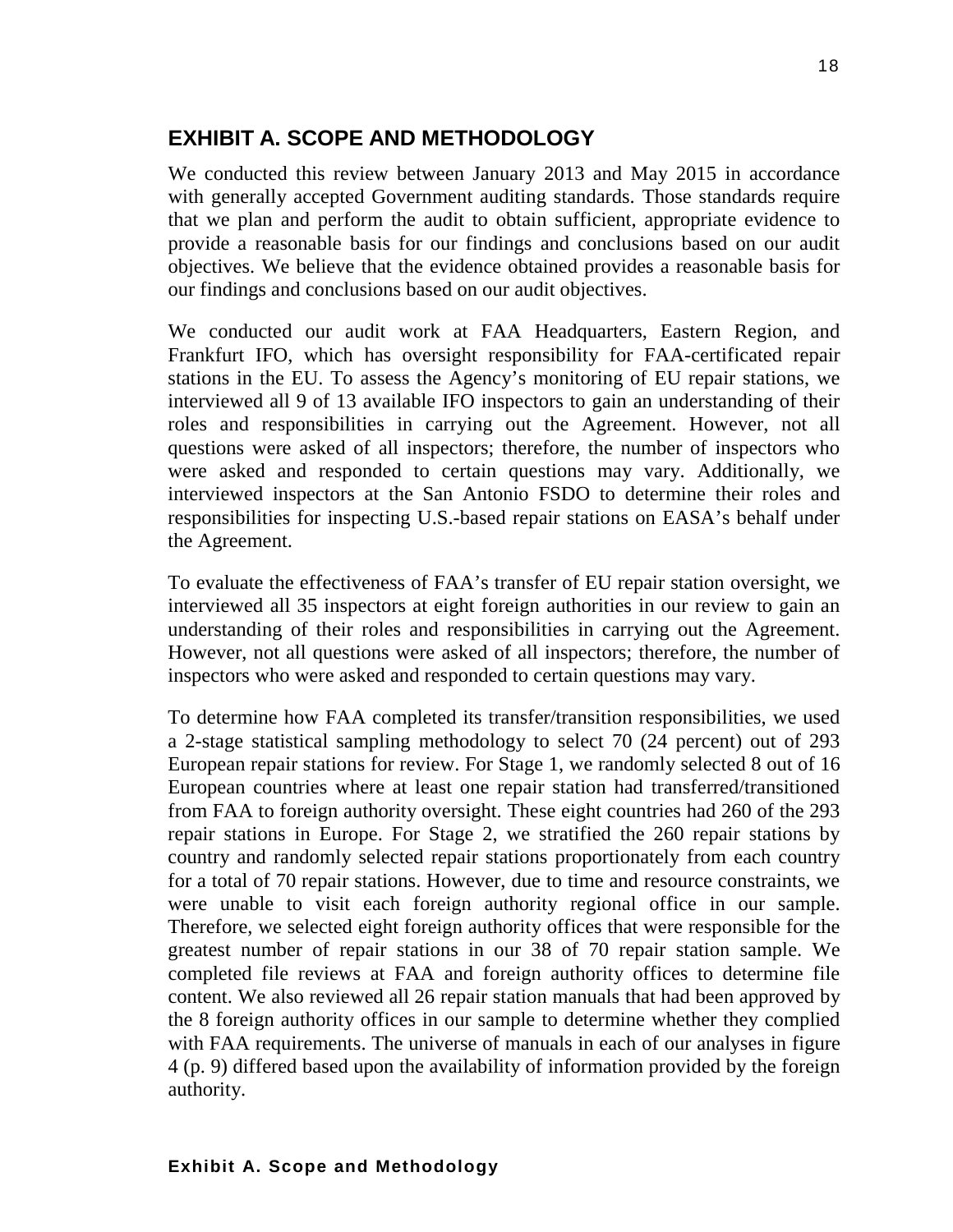Finally, we interviewed EASA Headquarters officials in Cologne, Germany, to determine their roles and responsibilities under the Agreement. We also traveled with IFO inspectors to Malta and Belgium to evaluate their repair station sampling inspection process.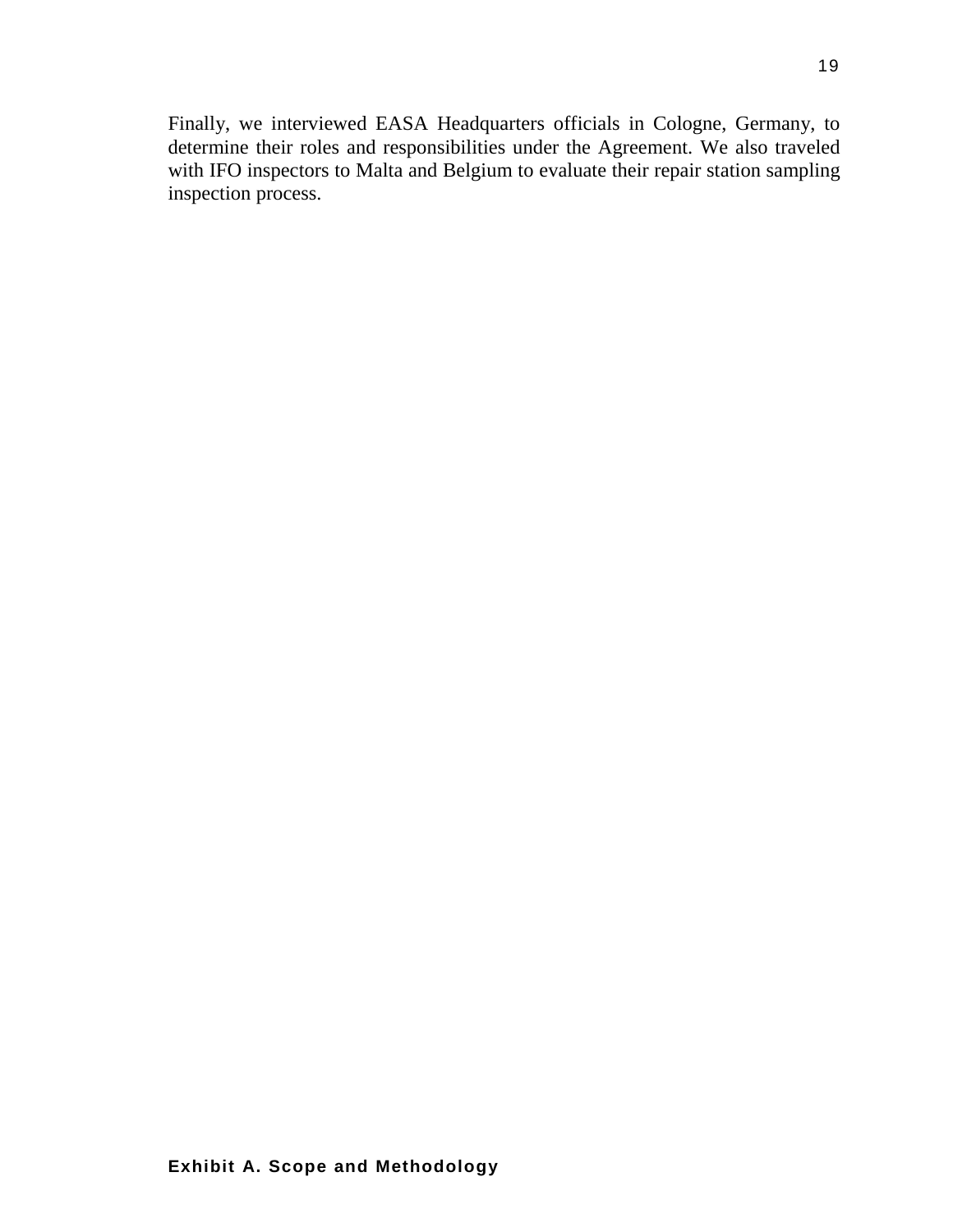### **EXHIBIT B. ENTITIES VISITED OR CONTACTED**

#### **FEDERAL AVIATION ADMINISTRATION**

| <b>Headquarters:</b>                              |                         |
|---------------------------------------------------|-------------------------|
| <b>Aviation Safety (AVS)</b>                      | Washington, DC          |
| <b>Flight Standards Service (AFS)</b>             | Washington, DC          |
| <b>Eastern Region</b>                             | Jamaica, NY             |
| <b>International Field Office (IFO):</b>          |                         |
| <b>Frankfurt IFO</b>                              | Frankfurt, Germany      |
| <b>Flight Standards District Offices (FSDO):</b>  |                         |
| San Antonio FSDO                                  | San Antonio, TX         |
| <b>EUROPEAN UNION</b>                             |                         |
| <b>European Aviation Safety Agency</b>            | Cologne, Germany        |
| <b>National Aviation Authorities:</b>             |                         |
| <b>Belgian Civil Aviation Authority</b>           | Brussels, Belgium       |
| Organisme pour la Securite de l'Aviation Civile   | Roissy, France          |
| Luftfahrt-Bundesamt                               | Munich, Germany         |
| Ente Nazionale per l'Aviazione Civile             | Naples, Italy           |
| Ente Nazionale per l'Aviazione Civile             | Rome, Italy             |
| <b>Transport Malta-Civil Aviation Directorate</b> | Luqa, Malta             |
| Civil Aviation Authority-The Netherlands          | Hoofddorp, Netherlands  |
| Instituto Nacional de Aviação Civil, I.P.         | Lisbon, Portugal        |
| Agencia Estatal de Seguridad Aérea                | Madrid, Spain           |
| United Kingdom Civil Aviation Authority           | Gatwick, United Kingdom |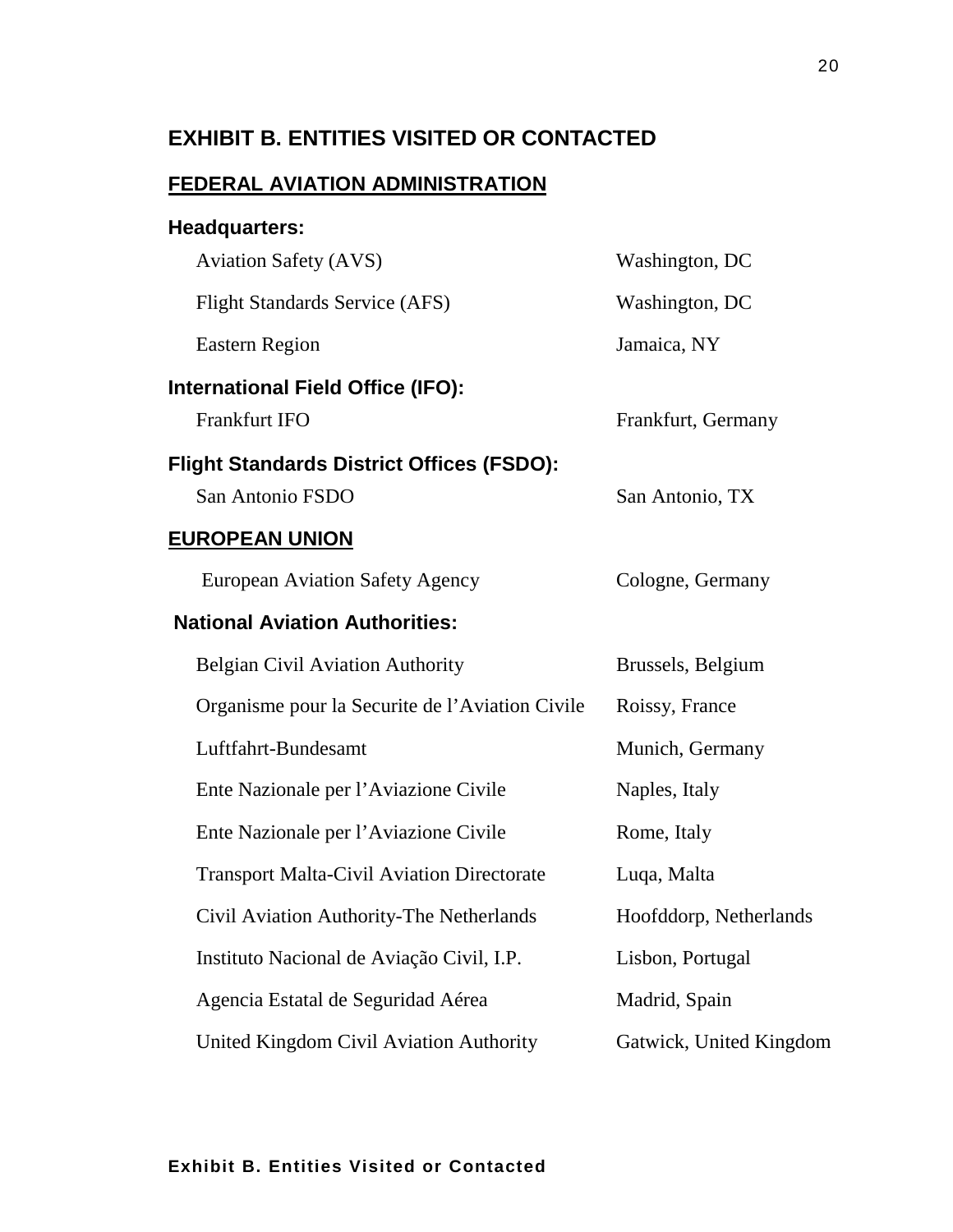### **14 CFR Part 145 Repair Stations:**

Snecma Services Brussels Zaventem, Belgium Aeromaritime Mediterranean Ltd. Hal Far, Malta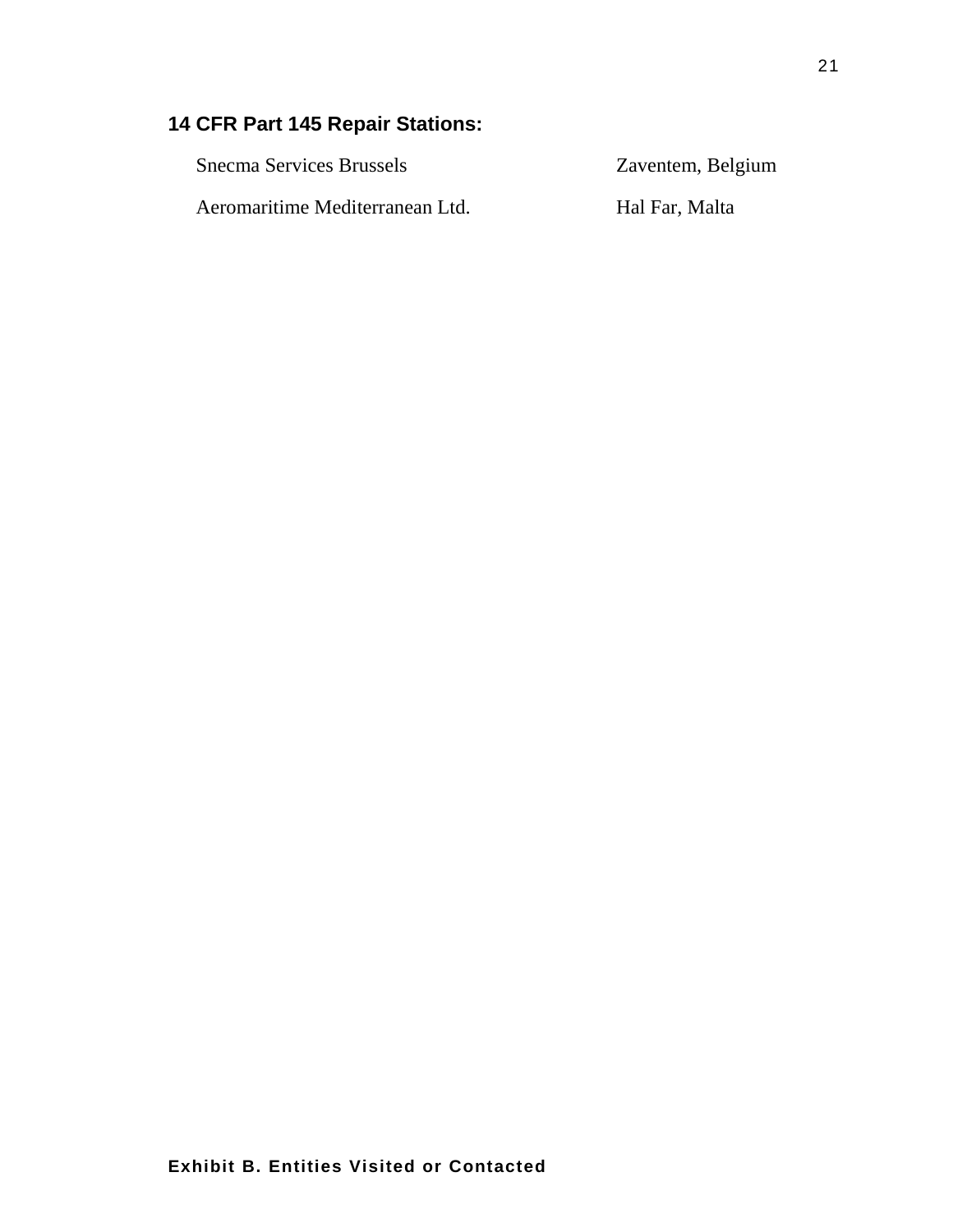#### **EXHIBIT C. FAA SPECIAL CONDITIONS**

- 1. A signed and dated statement by the accountable manager that obligates the organization to comply with the Annex.
- 2. A statement in the supplement that the quality system shall also cover the FAA special conditions.
- 3. Procedures for approval for release or return to service that satisfy the requirements of 14 CFR part 43 for aircraft and use of EASA Form 1 for components. This includes the information required by 14 CFR sections 43.9 and 43.11 and all information required to be made or kept by the owner or operator in English as appropriate.
- 4. Procedures for reporting to the FAA failures, malfunctions, or defects, and Suspected Unapproved Parts discovered, or intended to be installed, on U.S. aeronautical products.
- 5. Procedures to notify the FAA regarding any changes to line stations that maintain U.S.-registered aircraft.
- 6. Procedures to qualify and monitor additional fixed locations within the EU Member States list in Appendix 2 to this Annex.
- 7. Procedures in place to verify that all contracted/sub-contracted activities include provisions for a non-FAA-certificated source to return the Article to the AMO for final inspection/testing and return to service.
- 8. Procedures to ensure that major repairs and major alterations/modifications (as defined in 14 CFR) are accomplished in accordance with data approved by the FAA.
- 9. Procedures to ensure compliance with air carrier's Continuous Airworthiness Maintenance Program, including the separation of maintenance from inspection on those items identified by the air carrier/customer as Required Inspection Items.
- 10. Procedures to ensure compliance with the manufacturer's maintenance manuals or instructions for continued airworthiness and handling of deviations. Procedures to ensure that all current and applicable airworthiness directives published by the FAA are available to maintenance personnel at the time the work is being performed.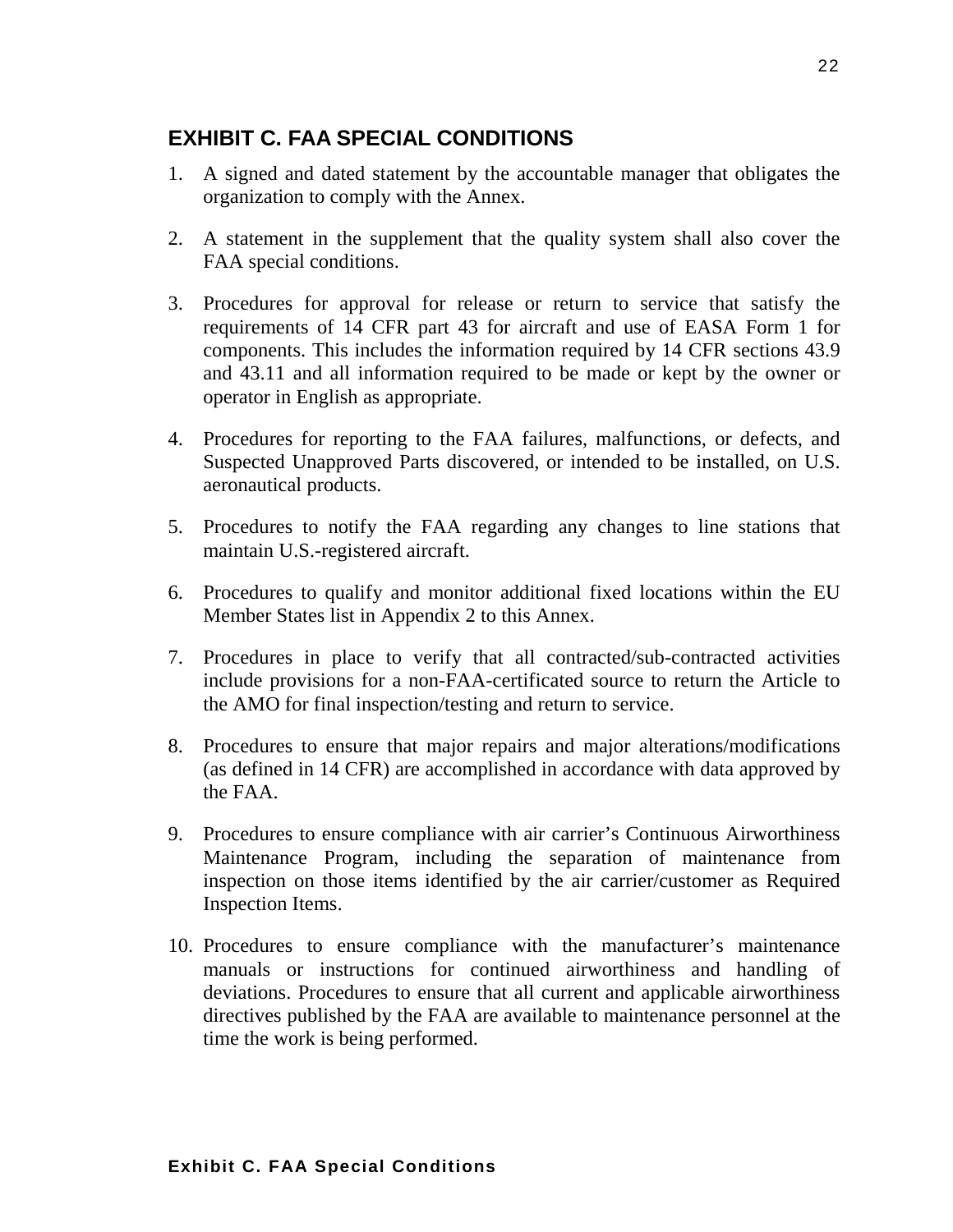- 11. Procedures to confirm that the AMO supervisors and employees responsible for final inspection and return to service of U.S. aeronautical products are able to read, write, and understand English.
- 12. Procedures to permit work away from fixed location on a recurring basis, when applicable.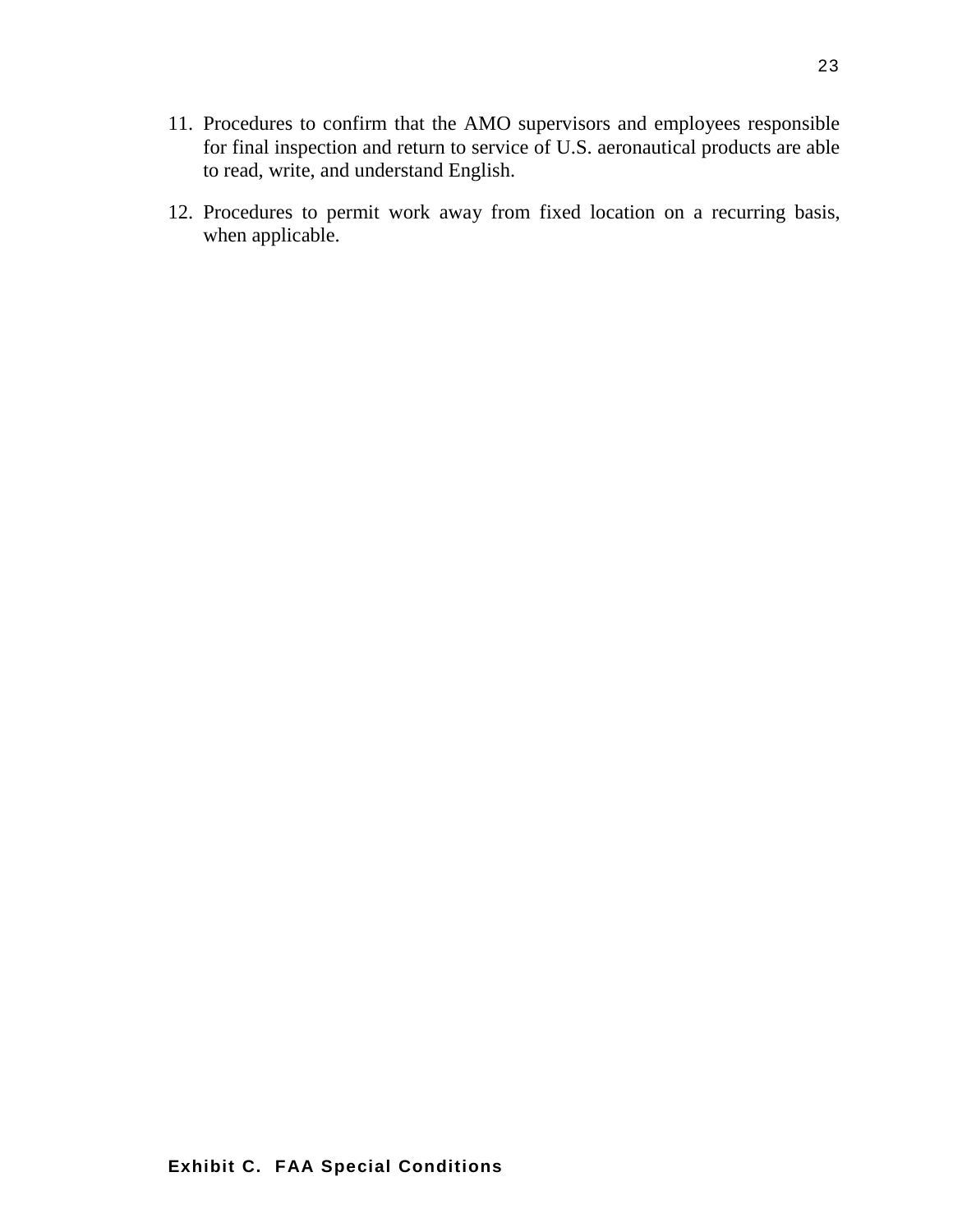| <b>Name</b>               | <b>Title</b>            |
|---------------------------|-------------------------|
| Tina Nysted               | <b>Program Director</b> |
| Kevin George              | <b>Project Manager</b>  |
| Taniesha Willis           | Senior Analyst          |
| <b>Stefanie McCans</b>    | Senior Analyst          |
| Aiesha Gillespie          | Senior Analyst          |
| <b>Nathaniel Caldwell</b> | <b>Senior Auditor</b>   |
| Andrea Nossaman           | Writer/Editor           |
| Petra Swartzlander        | Statistician            |

**EXHIBIT D. MAJOR CONTRIBUTORS TO THIS REPORT**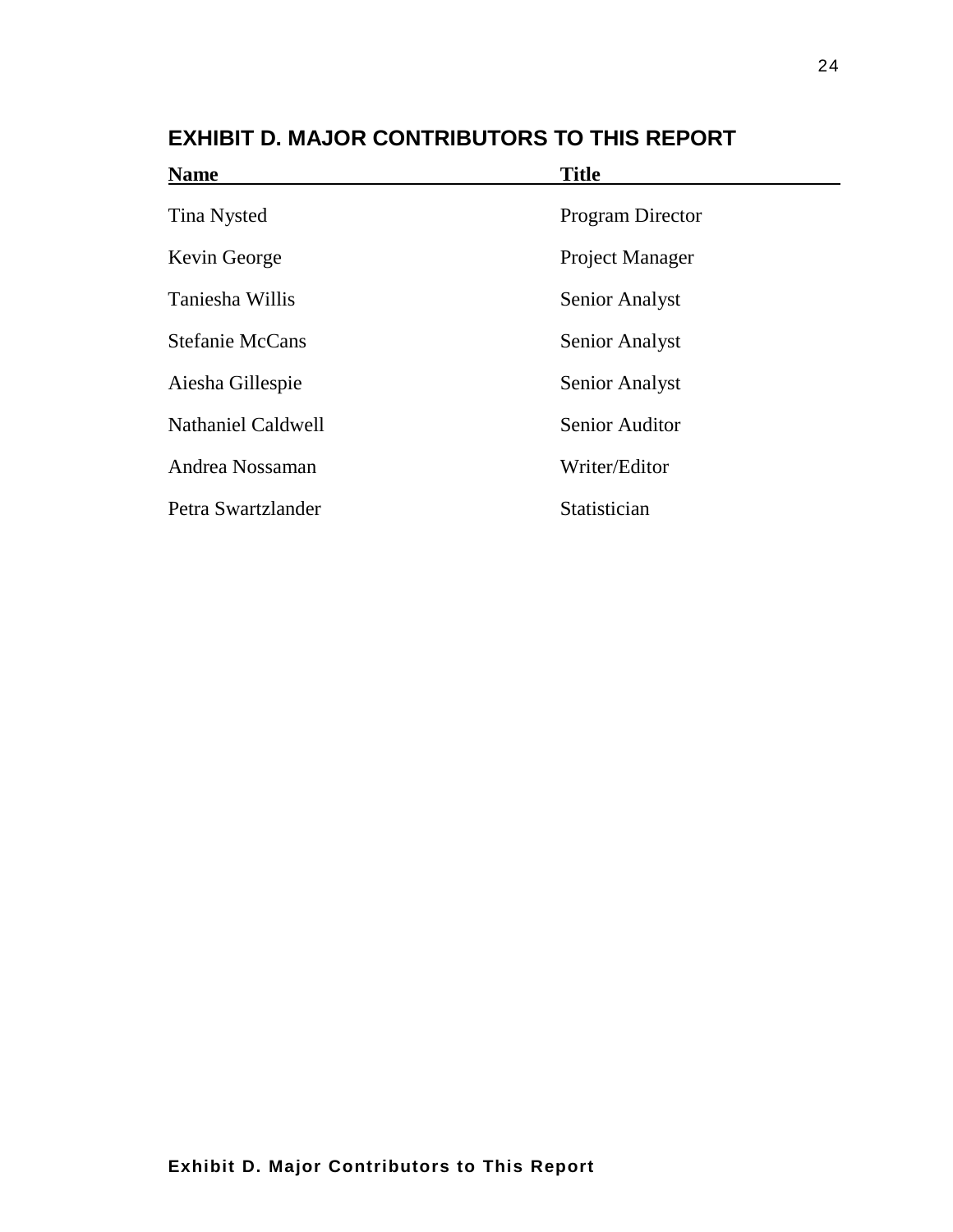#### **APPENDIX. AGENCY COMMENTS**



# Federal Aviation Administration

# **Memorandum**

| Date:    | June 25, 2015                                                                                                                                     |
|----------|---------------------------------------------------------------------------------------------------------------------------------------------------|
| To:      | Matthew E. Hampton, Assistant Inspector General for Aviation Audits                                                                               |
| From:    | H. Clayton Foushee, Director, Office of Audit and Evaluation, AAE-1                                                                               |
| Subject: | Federal Aviation Administration's (FAA) Response to Office of Inspector<br>General (OIG) Draft Report: Repair Stations in the European Union (EU) |

The FAA works closely with the European Aviation Safety Agency (EASA) and continues to make improvements in the development of new aviation safety agreements between the United States (U.S.), the EU, and the National Aviation Authority safety inspectors who oversee repair stations in the EU on the FAA's behalf. Presently, the FAA and EASA are jointly making significant changes to the Maintenance Annex Guidance to ensure the continuation of the high level of regulatory cooperation and harmonization between the U.S. and the EU. The inspector training material is being refined to better educate FAA and foreign authority inspectors of the requirements when performing repair station oversight.

Additionally, the FAA is revising its inspector guidance to provide more comprehensive and standardized procedures for repair station oversight. The FAA is also improving the capabilities and performance of its risk management tools available for FAA inspectors to assess elevated risk. Other highlights incorporated in the revisions, based on the OIG recommendations include: communication, coordination and reporting instructions; training requirements and availability; roles and responsibilities; risk-based sampling inspection system processes; Approved Maintenance Organizations provisions and procedures; and document and form submission processes and timelines. These enhancements will result in more consistent inspection practices that will improve the detection of systemic deficiencies and increase the effectiveness of repair station safety oversight performed by the FAA, EASA, and the National Aviation Authorities.

Upon preliminary review of the report, the FAA concurs with OIG's 12 recommendations, as written. Due to the bilateral coordination required for some of the

#### **Appendix. Agency Comments**